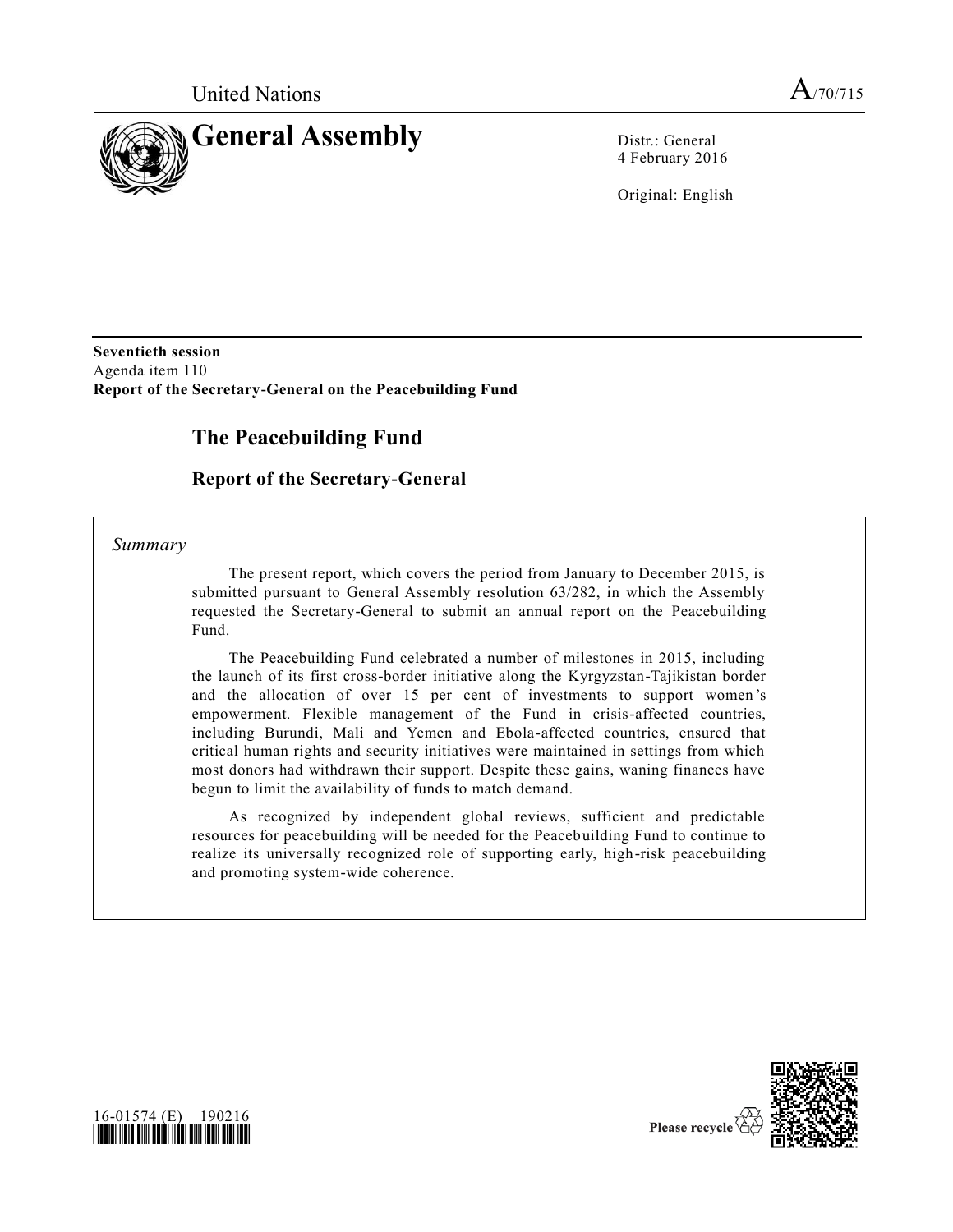# **I. Introduction**

1. The present annual report, which covers the period from 1 January to 31 December 2015, is the sixth report submitted pursuant to General Assembly resolution 63/282. It will be complemented by a financial report to be issued by the Multi-Partner Trust Fund Office no later than 1 May 2016. Additional information is available from [www.unpbf.org,](http://www.unpbf.org/) and complete information on individual projects is available on the Multi-Partner Trust Fund Office Gateway [\(http://mptf.undp.org\)](http://mptf.undp.org/).

# **II. Global performance and lessons learned**

2. The year 2015 was dominated by key reviews of the role of the United Nations in making and sustaining peace, namely, the High-level Independent Panel on Peace Operations, the review of the United Nations peacebuilding architecture and the High-level review of the implementation of Security Council resolution 1325 (2000), which validated the Peacebuilding Fund's role in incentivizing a systemwide, politically engaged response and in promoting coherence in crisis settings. As a central pillar within the peacebuilding architecture, the Peacebuilding Support Office welcomes the recommendations of those reviews, many of which it has already begun to implement.

3. The call by the review of the peacebuilding architecture for greater engagement between the Peacebuilding Commission and the Fund was advanced as early as June at the Commission's annual session, during which participants issued a strong warning about the dangers of a fragmented and underresourced funding system. Those concerns were echoed during an informal meeting on Somalia — a Fund-recipient country — hosted by the Commission in November, at which participants agreed on the critical importance of predictable and coherent funding. Building upon that momentum, starting in 2016, the Fund will approach the Commission to host informal discussions on the five-year vision of newly eligible Fund-recipient countries.

4. Calls by the reviews for strengthened partnership with international financial institutions implicitly recognize the importance of coherence, not just in relation to peacebuilding initiatives, but also to the development strategies that follow. In that spirit, the Peacebuilding Support Office and the World Bank solidified their cooperation in 2015, with the Bank hosting the semi-annual meeting of the Fund's Advisory Group in November. In addition to mapping the way forward on joint evaluations in the Central African Republic and Somalia, the meeting also highlighted progress on the thematic review of employment and peacebuilding, an initiative bringing together the Peacebuilding Support Office, the World Bank, United Nations Development Programme (UNDP) and the International Labour Organization (ILO). Following the meeting, the Fund and the World Bank held their first quarterly meeting to plan joint approaches to project design, monitoring and evaluation to better align their work in the future.

5. Enhanced partnership in 2015 between the Fund and the World Bank extended to country engagement. In Somalia, both institutions committed to co-financing a ground-breaking joint project that will provide infrastructure support to newly recovered territories through national financial systems. In the Central African Republic, building upon an earlier partnership on the payment of salaries of civil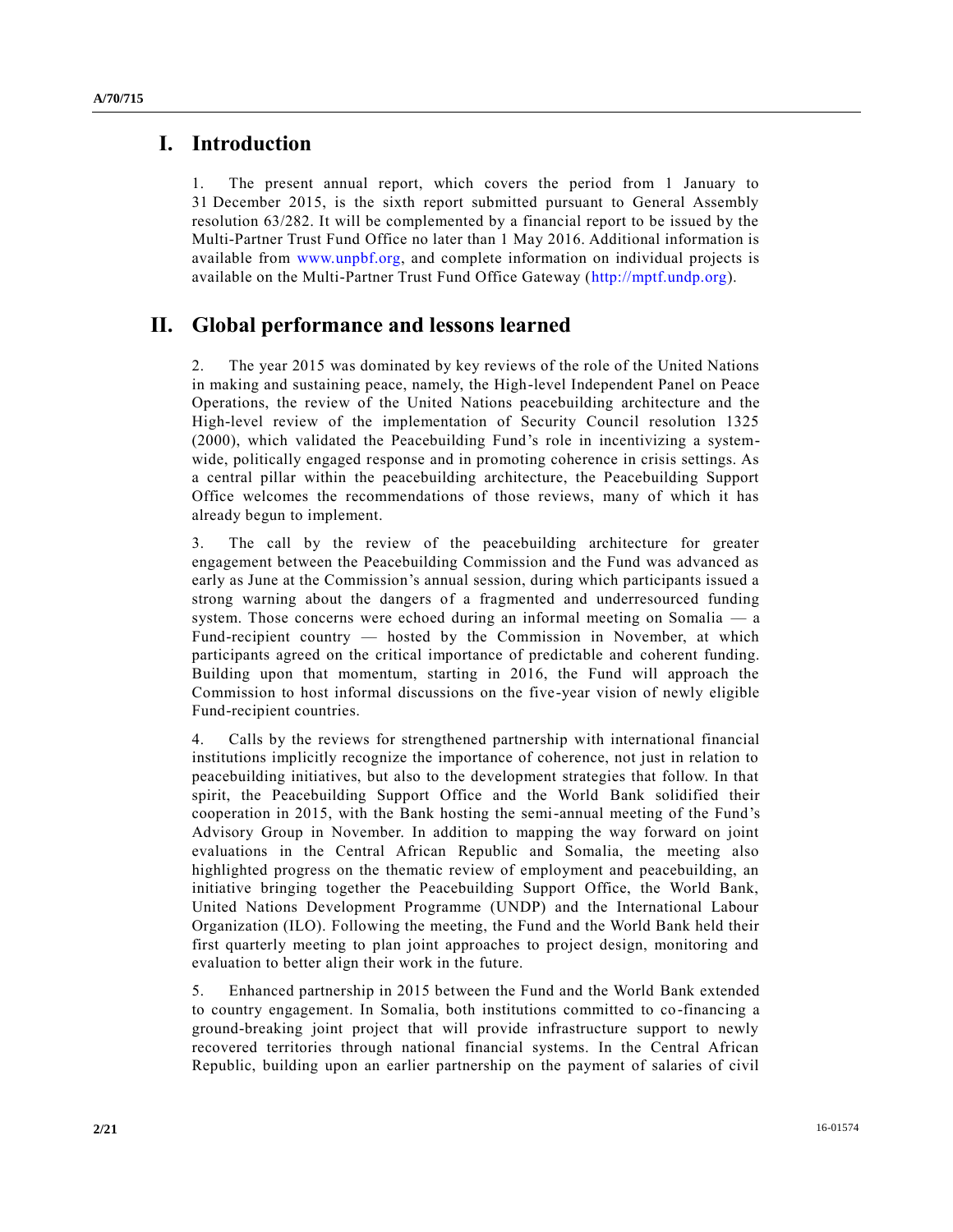servants and security actors, the Fund and the World Bank will launch a joint assessment in early 2016 to identify strategic entry points for future collaboration, underscoring the importance of a cohesive strategy.

6. The Fund also experimented with creative arrangements to encourage donor support for common funding pools in 2015. In the Democratic Republic of the Congo, the Fund was the first to support two projects that operationalize provincial stabilization strategies and test an innovative donor-matching scheme. Its commitment leveraged an additional \$12 million from other donors and triggered the launch of the multi-donor Stabilization Coherence Fund in November. The Fund's success in promoting system-wide coherence has been mentioned in all recent independent reviews, including the evaluation of integration in mission settings, under preparation by the Inspection and Evaluation Division of the Office of Internal Oversight Services.

7. In addition to 2015 being a year during which key reviews were undertaken, it also represented a time for innovation of the Fund. Advancing another recommendation from the review of the peacebuilding architecture, initiatives launched in 2015 aimed at engaging civil society and bringing the voice of citizens into the Fund's decision-making and oversight bodies. In Madagascar and the Niger, the Peacebuilding Fund partnered with the African Centre for the Constructive Resolution of Disputes and the PeaceNexus Foundation, respectively, to ensure that strategic priorities were identified through inclusive, participatory approaches that reached beyond capital cities and into local communities. In Kyrgyzstan, monitoring visits by teams of local non-governmental organizations, the Government and United Nations partners provided communities participating in Fund-sponsored initiatives with a direct link to the Joint Steering Committee. In Mali, the Fund began piloting community-based monitoring that regularly affords citizens the opportunity to express their views on local needs and peacebuilding progress. A number of those engagements were facilitated by peace and development advisers, deployed in partnership with UNDP, the Department of Political Affairs and the Fund. Advisers ensure that the Fund's investments are conflict-sensitive and guided by rigorous political analysis and have proved to be critical partners to the successful design and implementation of conflict-sensitive programmes.

8. The year 2015 also marked the first time that the Fund had successfully met the Secretary-General's target on funding to support gender equality and women's empowerment, by allocating 15.7 per cent to women-centred initiatives, including projects whose principal objective is to promote women's empowerment and gender equality, as well as targeted activities within projects that mainstream gender equality. That achievement marks a refinement in the methodology for calculating allocations, an improvement made possible by the Fund's expanded monitoring and evaluation capacity.

9. While the achievement of the target was an important milestone, allocations supporting gender equality and women's empowerment continue to be connected to the Immediate Response Facility, in which the Fund plays a stronger role, rather than being prioritized at the country level. Moreover, allocations to projects that mainstream gender decreased by 19 per cent in 2015. Overall results, therefore, remain mixed and illustrate the need for dedicated expertise and the commitment of senior management at the country level to fully mainstream gender throughout peacebuilding portfolios.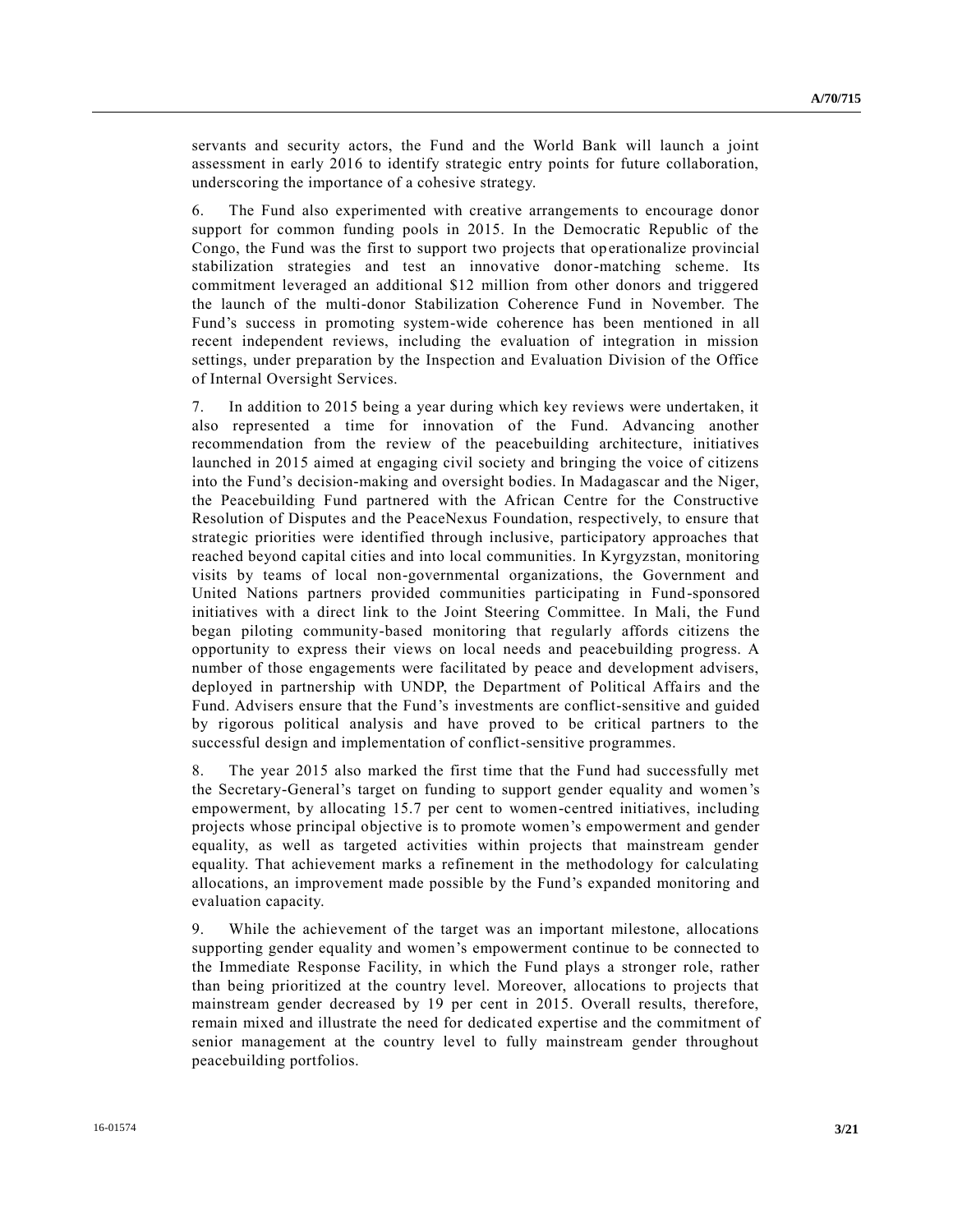10. Continuing its encouragement of women's empowerment, the Fund will launch its third Gender Promotion Initiative in early 2016, in ongoing partnership with UN-Women and United Nations Volunteers programme. Ongoing efforts by the Peacebuilding Commission to develop a strategy to mainstream gender in its country-specific engagement will provide policy support to initiatives on the ground.

11. The Fund's new work in the area of regional programming was launched in 2015, with the approval of its first-ever cross-border project to promote confidencebuilding along the restive Kyrgyzstan-Tajikistan border. Anchored in ongoing programming for Kyrgyzstan, which has been declared eligible for the Fund, the \$3-million project brings together local authorities, security actors and citizens in both States to reduce tension, mitigate immediate risks of cross-border violence and prevent future conflict. Advancing its partnership with regional actors in Madagascar, the Fund partnered with the African Union, the European Union and UNDP to support Government efforts for security sector reform. The Peacebuilding Support Office will continue to seek opportunities to advance the recommendation of the review of the peacebuilding architecture to strengthen cooperation with regional organizations, most immediately by exploring support to the African Union to deploy human rights monitors to Burundi during the current politically volatile period.

12. The Fund's increasing emphasis on violence prevention, moreover, promotes the recommendations of the peacebuilding reviews to stave off full-blown crises through early support to countries struggling with difficult political junctures. Allocations in 2015 to Guinea-Bissau, Madagascar and Niger all aim to support Governments to effectively respond to citizens' demands before frustration or mistrust escalate into violence.

13. Notwithstanding those achievements, 2015 was a challenging year for sustaining peace. Escalation of violence led to the formal suspension of Fund supported activities in Yemen by April 2015, while continued fighting hampered programming in Burundi, Mali and South Sudan. In such environments, the Fund is mandated to take risks wherever possible. In Mali, after renewed fighting had impacted programming in early 2015, the Fund authorized a shift in the geographical focus of peace dividends projects until a more lasting peace could be secured in the north. In Yemen, despite suspension of most Fund-supported programming, a network of human rights monitors working with the Office of the United Nations High Commissioner for Human Rights (OHCHR) and UNDP continued throughout 2015 to risk their lives to report on human rights violations that otherwise would have remained undocumented. While the Fund is mandated to take such risks and will continue to seek opportunities to bolster human rights and peace-related work in the midst of crises, its engagement is predicated on national leadership and political will. Where those essential components are absent, the Fund will exercise its fiduciary responsibility and suspend programming until national commitment to peace is again evident.

14. In Ebola-affected countries, the health emergency that began in 2014 revealed how quickly nascent peacebuilding gains could be set back, even in disasters unrelated to conflict. In Guinea, Liberia and Sierra Leone, the Fund authorized reprogramming of a number of initiatives to ensure that emerging human rights and security needs would not go unmet. In Guinea's historically volatile forestière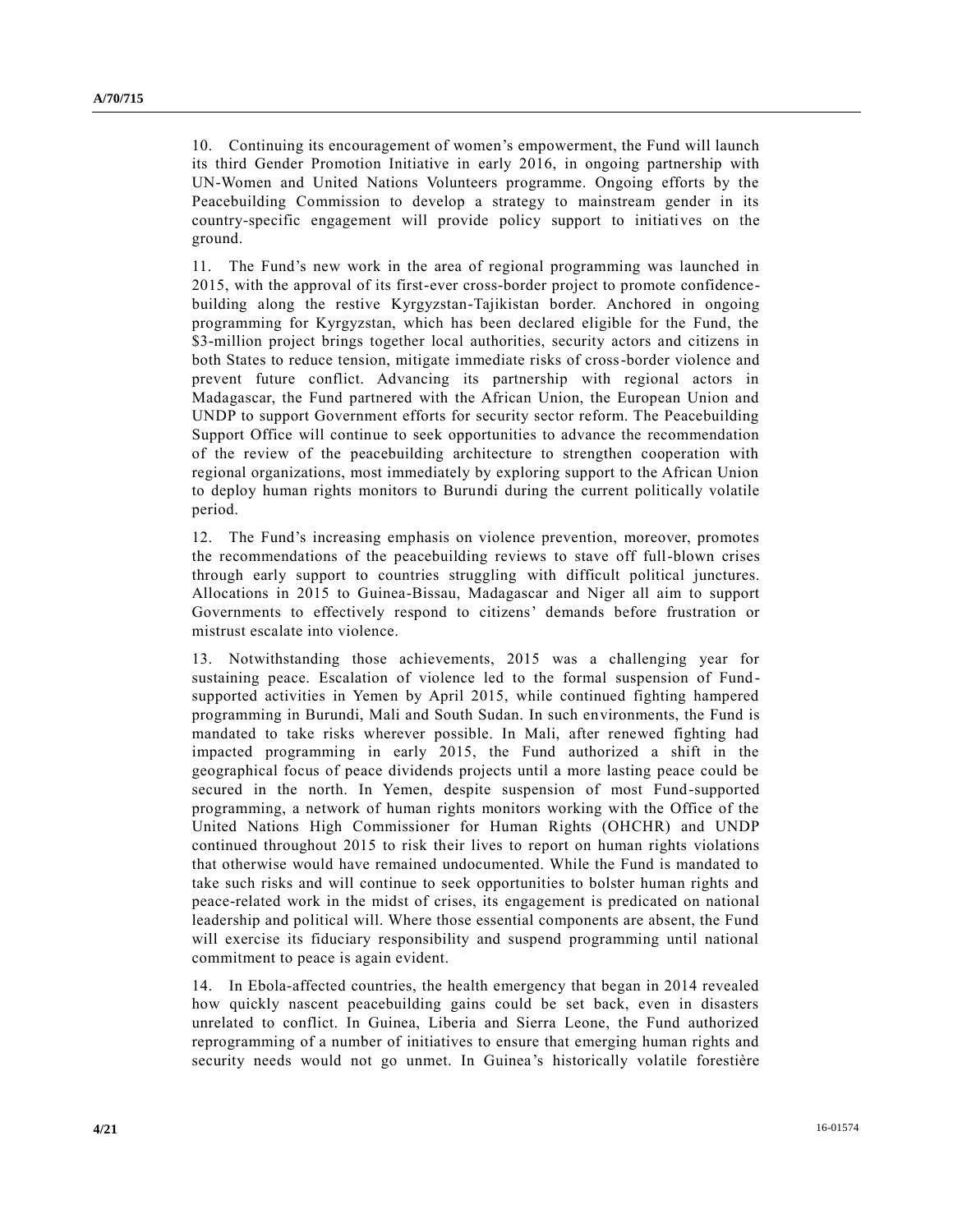region, where the first case of Ebola was recorded, the United Nations Children's Fund (UNICEF) and UNDP mobilized to provide key messaging to a distrustful community, which helped the region to be the first in Guinea to be declared Ebola free. At the height of the crisis in Liberia, the Fund-supported alternative land dispute mechanism provided a network through which trusted messaging about the health response was delivered to local communities. The mechanism's ability to tap into citizens' trust stemmed from its earlier record on dispute resolution — from 17 land dispute cases resolved in 2013 to more than 200 in 2015, with over 75 per cent of decisions taken in 2014 still in force one year later.

15. The outlook for 2016 appears more hopeful than the outlook has been in recent years, with agreements in place to end a number of protracted conflicts that have uprooted unprecedented numbers of civilians and caused unimaginable suffering. Political settlements in Libya, South Sudan and the Syrian Arab Republic, and the anticipated agreement to end Colombia's 50-year conflict, however, do not represent the end, but rather the beginning, of the relevant peace processes. Re-establishing accountable and responsive State institutions, addressing long-standing grievances and human rights violations and supporting Governments to deliver on the promise of peace will require significant human and financial resources inputs. Those demands will arrive as financial support to the Peacebuilding Fund is at a historic low and will threaten the Fund's ability to meet increased demand to help States emerging from long-standing conflicts to sustain a fragile peace.

16. Throughout 2015, the Peacebuilding Fund raised the alarm that, without predictable financing, it could not sustain current levels of support, let alone meet new demands. The Fund allocated \$77.9 million to 14 countries in 2015. By contrast, it received \$53.5 million in donor contributions, recording its third weakest year since initial pledges in 2006, despite the positive assessment of the Fund and calls for its strengthening by the review of the peacebuilding architecture, the High-level Independent Panel on Peace Operations and the High-level Panel on Humanitarian Financing. While these independent reviews uniformly recognize the singular role the Fund plays in ensuring strategic coherence and funding politically risky, but necessary, endeavours that no other donor is able to support, such recognition will need to translate into predictable and sustainable financing soon, if the Fund is to remain a reliable partner to States and societies committed to sustaining peace.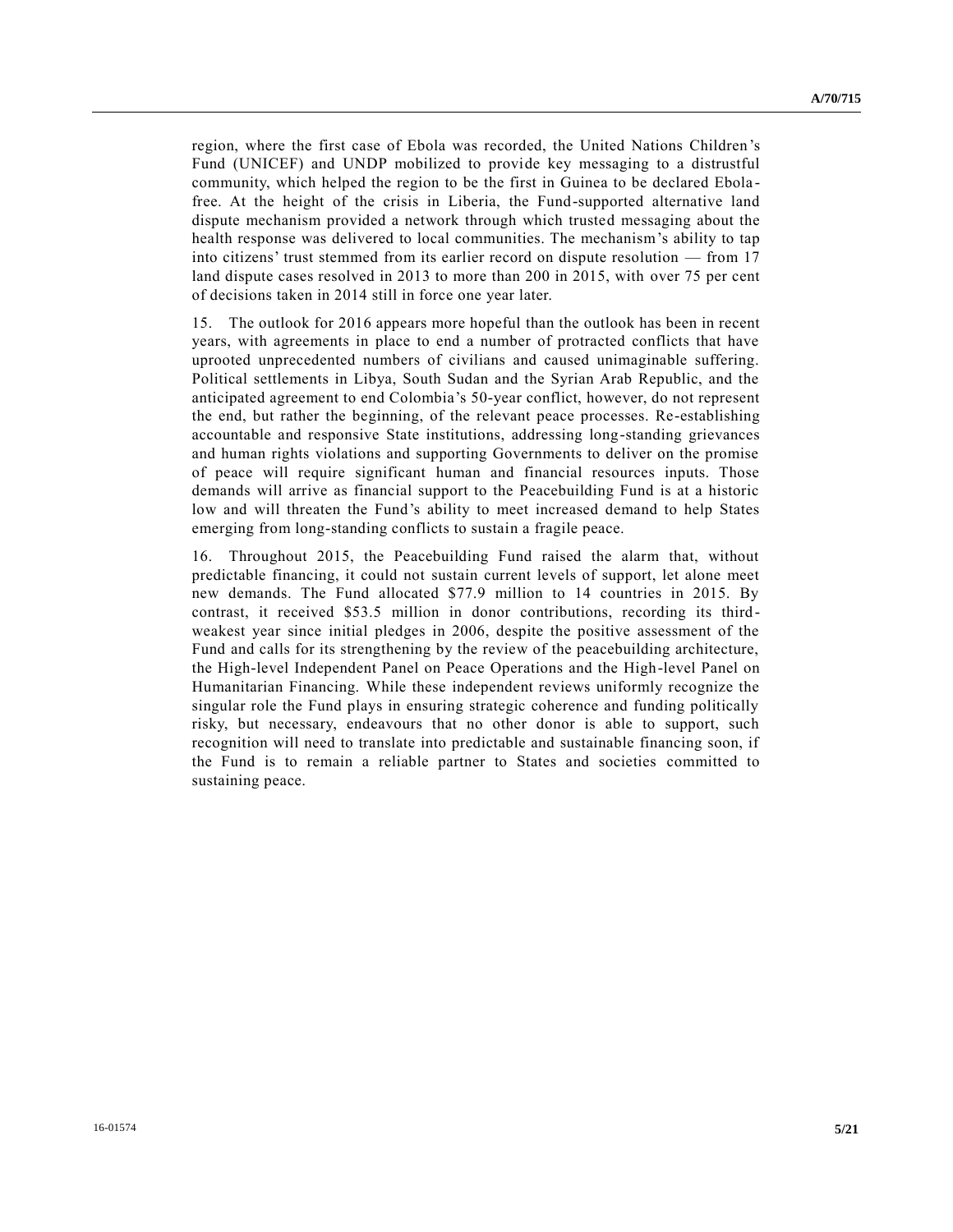# Table 1 **Peacebuilding Fund active portfolio, including allocations in 2015**

(Millions of United States dollars)

|                                                             | Date of approval of priority plan                      | Cumulative | 2015 allocations          |                                                  |       |
|-------------------------------------------------------------|--------------------------------------------------------|------------|---------------------------|--------------------------------------------------|-------|
|                                                             |                                                        |            | to date Response Facility | Immediate Peacebuilding and<br>Recovery Facility | Total |
| <b>Peacebuilding Commission countries</b>                   |                                                        |            |                           |                                                  |       |
| Burundi                                                     | February 2008, May 2011, February 2014                 | 61.74      |                           |                                                  |       |
| Central African Republic                                    | June 2008, February 2010                               | 55.90      | 8.15                      |                                                  | 8.15  |
| Guinea                                                      | April 2009, December 2011, December<br>2013 (multiple) | 60.57      | 3.27                      |                                                  | 3.27  |
| Guinea-Bissau                                               | June 2008, January 2011, October 2015                  | 26.16      | 0.45                      | 10.00                                            | 10.45 |
| Liberia                                                     | February 2008, May 2011, October 2013                  | 51.87      |                           |                                                  |       |
| Sierra Leone                                                | October 2008, December 2010                            | 52.16      |                           |                                                  |       |
| Subtotal                                                    |                                                        | 308.40     | 11.87                     | 10.00                                            | 21.87 |
| Countries not on the agenda of the Peacebuilding Commission |                                                        |            |                           |                                                  |       |
| Bosnia and Herzegovina                                      |                                                        | 2.00       | $\sim$                    |                                                  |       |
| Colombia                                                    |                                                        | 2.00       |                           |                                                  |       |
| Comoros                                                     | December 2008, May 2013                                | 12.33      | 0.43                      | $\overline{\phantom{0}}$                         | 0.43  |
| Côte d'Ivoire                                               | July 2008, April 2014                                  | 32.73      |                           | $\overline{\phantom{a}}$                         |       |
| Democratic Republic of the Congo                            | July 2009, June 2015                                   | 40.00      | $\overline{\phantom{a}}$  | 12.00                                            | 12.00 |
| Guatemala                                                   | November 2010                                          | 11.00      |                           | $\overline{\phantom{0}}$                         |       |
| Kyrgyzstan                                                  | September 2013                                         | 28.11      | 3.02                      | $\equiv$                                         | 3.02  |
| Libya                                                       |                                                        | 2.43       | 0.14                      | $\overline{\phantom{0}}$                         | 0.14  |
| Madagascar                                                  | November 2015                                          | 12.01      | 0.51                      | 11.50                                            | 12.01 |
| Mali                                                        |                                                        | 10.93      |                           | $\overline{\phantom{0}}$                         |       |
| Myanmar                                                     |                                                        | 7.72       | 4.09                      | $\overline{\phantom{0}}$                         | 4.09  |
| Nepal                                                       | July 2008, May 2012                                    | 20.48      |                           | $\overline{\phantom{0}}$                         |       |
| Niger                                                       |                                                        | 13.00      | 0.61                      | 9.39                                             | 10.00 |
| Papua New Guinea                                            | October 2014                                           | 9.09       | 1.44                      | $\overline{\phantom{0}}$                         | 1.44  |
| Philippines                                                 |                                                        | 3.00       |                           | $\equiv$                                         |       |
| Somalia                                                     |                                                        | 14.13      | 10.13                     | $\overline{\phantom{0}}$                         | 10.13 |
| South Sudan                                                 | February 2013                                          | 16.52      |                           |                                                  |       |
| Sri Lanka                                                   |                                                        | 4.20       | 1.20                      |                                                  | 1.20  |
| Tajikistan <sup>a</sup>                                     |                                                        | 1.60       | 1.60                      |                                                  | 1.60  |
| Yemen                                                       | March 2014                                             | 20.70      |                           |                                                  |       |
| Design, monitoring and evaluation                           |                                                        | 2.29       |                           |                                                  |       |
| Subtotal                                                    |                                                        | 266.27     | 23.17                     | 32.89                                            | 56.06 |
| Total $^b$                                                  |                                                        | 574.67     | 35.04                     | 42.89                                            | 77.93 |

*Source*: Multi-Partner Trust Fund Office, January 2016.

*<sup>a</sup>* Counterpart to the cross-border project with Kyrgyzstan; inclusion does not indicate eligibility of Tajikistan to access the Peacebuilding Fund. *b* Includes countries with an active Peacebuilding Fund portfolio in 2015.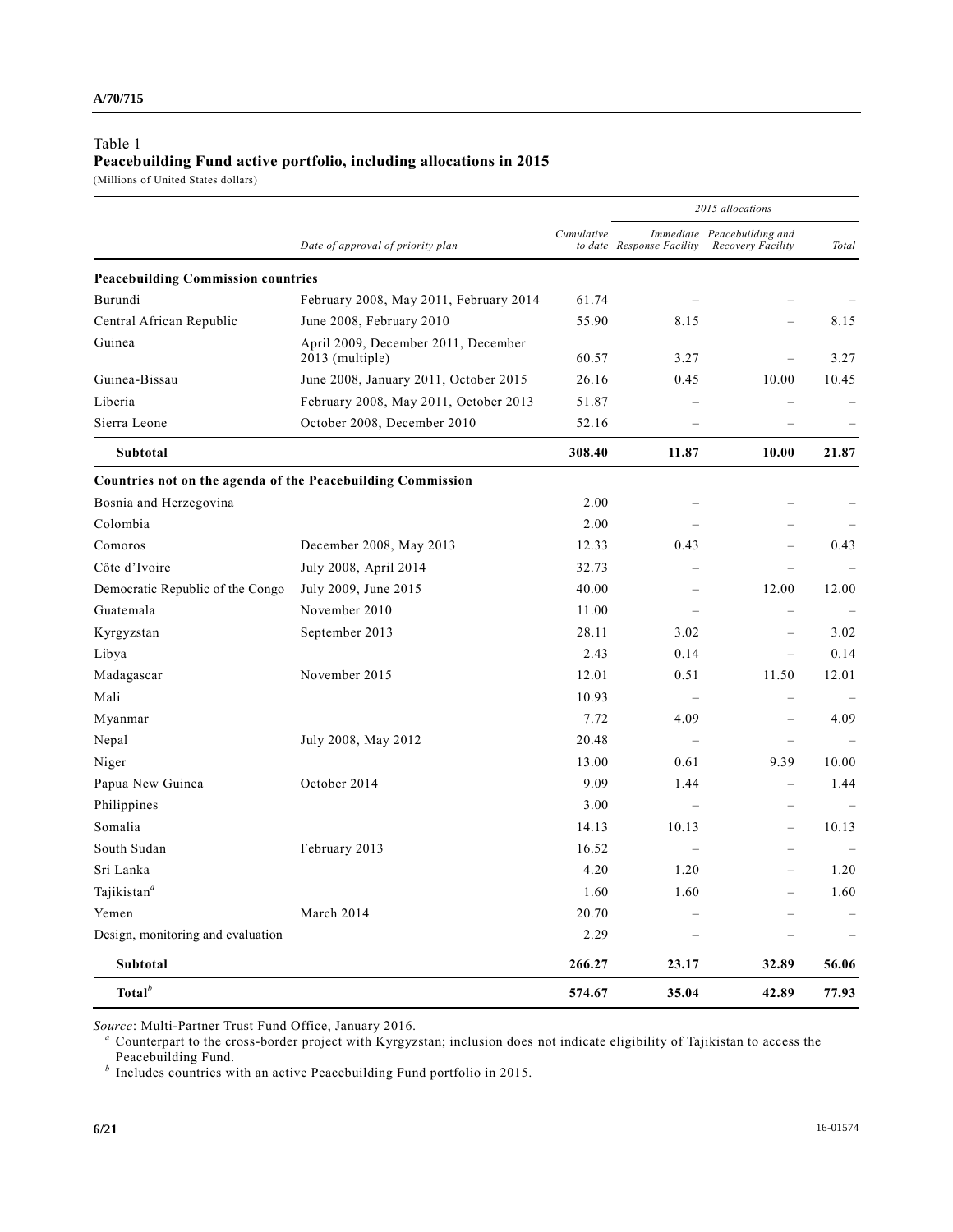# **III. Country-specific engagements of the Fund**

# **A. Countries on the agenda of the Peacebuilding Commission**

## **Burundi: supporting mediation and human rights during the crisis**

17. The year 2015 was marked by political crisis and election-related violence, sparked by the incumbent President's run for a third term, a move deeply contested as unconstitutional by the opposition. Since April 2015, democratic space has shrunk, while insecurity and human rights violations have intensified, including the closing of independent media, restrictions on non-governmental organizations, violence between security forces and protesters and the flight of 230,000 refugees. Despite calls for an internationally mediated dialogue between the Government and opposition, there has been little progress.

18. A number of the Fund's projects have been repositioned to respond to the crisis, including the national dialogue project implemented by UNDP, which has been supporting meetings among provincial-level political party officials. A network of over 500 women mediators, implemented through the United Nations Entity for Gender and the Empowerment of Women (UN-Women), handled approximately 5,148 conflicts and initiated inclusive dialogue processes at the provincial level, which involved local authorities, opposition political parties, security services, and religious and civil society organizations, to address peace and security concerns. The Fund's support also enabled OHCHR to remain operational following the closing of the United Nations Office in Burundi and to undertake vital human rights monitoring and reporting. OHCHR advocacy contributed to the release of a number of people who had been arbitrarily arrested and to gaining Government commitment to prosecute perpetrators of human rights violations.

## **Central African Republic: promoting dialogue**

19. Despite the challenging context, the country witnessed key milestones in 2015, including landmark elections in December and the conduct of the Bangui Forum on National Reconciliation in May. The Forum, which was supported by the United Nations Multidimensional Integrated Stabilization Mission in the Central African Republic (MINUSCA) and the United Nations country team, brought together over 700 representatives from across the country, including 120 women. The Fund provided critical support to the Forum, including a project to conduct local consultations throughout the country to bolster the participation of community representatives, which was implemented by UNDP and the United Nations Population Fund under the leadership of MINUSCA. The project yielded strong engagement by women and led to the setting out of provisions on the protection of women against conflict-related violence in all strategic documents that emerged from the Forum. The Forum also produced agreement on the Republican Pact for Peace, National Reconciliation and Reconstruction in the Central African Republic, according to which all actors committed to pursuing five priorities to sustain peace. Nine armed groups also signed an agreement on disarmament, demobilization, reintegration and repatriation as an annex to the Republican Pact. Agreement was also reached at the Forum to withdraw all children from armed groups.

20. To assist the restoration of State authority outside the capital, the Fund approved a \$3-million project in November, implemented by UNDP and ILO with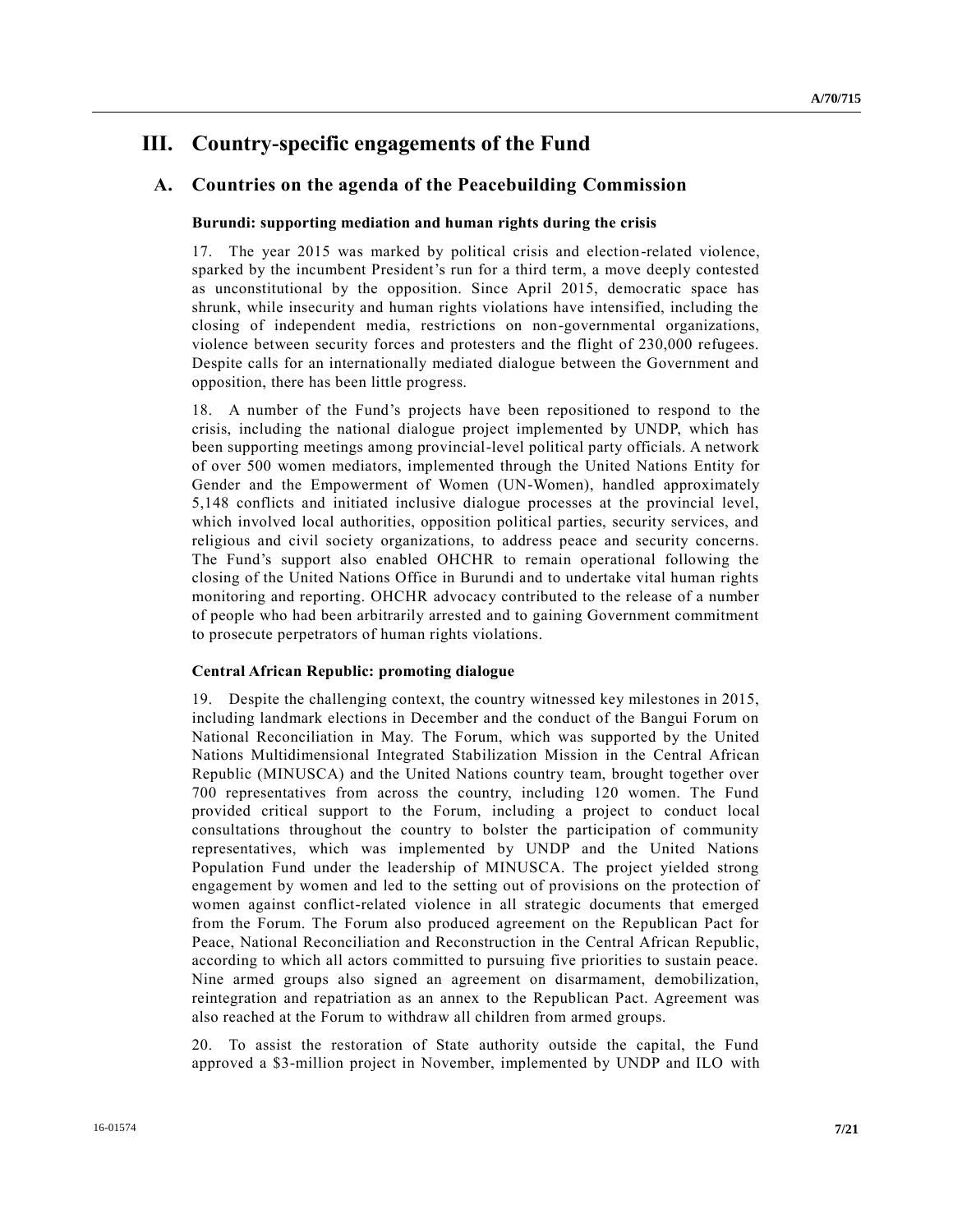MINUSCA support, to increase the civil administration's presence and the capacity of national authorities to deliver security and basic services and boost socioeconomic revitalization. The Fund also approved a \$3.5-million project, implemented by the International Organization for Migration (IOM) in close cooperation with MINUSCA, to reduce community violence by providing livelihood opportunities to vulnerable communities and ex-combatants ineligible for formal disarmament, demobilization and reintegration support. In alignment with broader United Nations support to the legislative and presidential elections, the Fund also approved a \$1-million project, implemented by UNDP, to back the deployment of civilian personnel to inform and orient voters.

## **Guinea: supporting a conducive environment for presidential elections**

21. Presidential elections were held in Guinea on 11 October 2015 amid tensions sparked by disagreements over the national electoral framework and violence connected to Ebola-related tension. In collaboration with the United Nations Office for West Africa (UNOWA), the Fund's rapid response was critical to enabling peaceful and democratic elections. The Fund partnered with the United States Agency for International Development and the National Democratic Institute on a programme aimed at deploying 14,593 political party delegates to most of the country's 14,808 polling stations. Support was also extended to improving the capacity of the security forces with respect to crowd management, promo ting non-violent communications by the media, and monitoring human rights. The Fund supported women and youth situation centres with decentralized offices ("satellites") in seven conflict-prone regions, in addition to Conakry, to ensure the active participation of women and youth in the electoral process and to prevent electoral violence. Through an early warning mechanism with direct links to traditional, community and religious leaders, as well as local and national authorities, the situation centres contributed to preventing and mitigating violence before, during and after the polls. The Fund also provided additional support for the Provisional Commission for Reconciliation, which was co-chaired by the country's top religious leaders, to conduct national consultations across all regions of Guinea to inform a national reconciliation process.

22. Finally, the Fund partnered with the World Bank to scale up an important employment project totalling \$25 million. Through Fund support, 2,400 youth — 30 per cent of whom were women — joined 34,000 workers targeted by project. The project has been credited with reducing youth violence in the country's hotspots.

#### **Guinea-Bissau: accompanying governmental reforms**

23. Although 2015 began on a positive note, with the new Government advancing reforms and the donor round-table meeting, held in Brussels in March, garnering pledges of nearly \$2 billion, a new political crisis emerged by midyear, prompting the President to dismiss the Prime Minister and his Government in August. A new Government was appointed only in November and has since struggled to obtain parliamentary approval for its programme.

24. Prior to the deterioration in the political environment, in June, the Fund approved a new \$10-million peacebuilding priority plan aligned with the Peacebuilding Commission's statement of mutual commitments and following a joint strategic assessment mission led by the Department of Political Affairs. The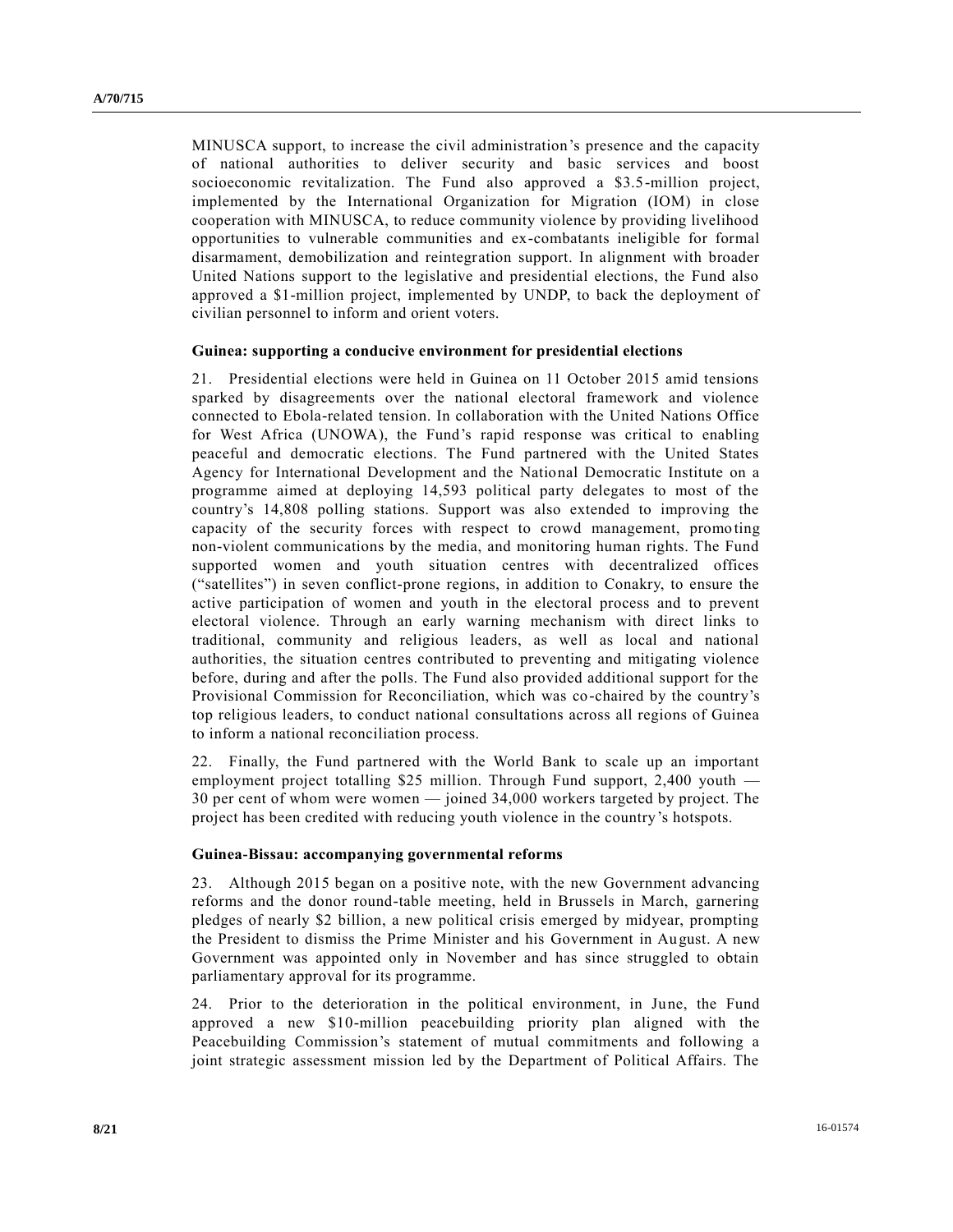four main priorities of the plan — security sector reform, national dialogue and reconciliation, the fight against impunity, and youth and women's employment were presented at the Brussels round-table meeting and catalysed support from other donors.

25. Since the crisis, the Fund has fast-tracked support to the good offices of my Special Representative for Guinea-Bissau and the United Nations Integrated Peacebuilding Office in Guinea-Bissau through activities aimed at political dialogue and, more specifically, inter- and intra-party dialogue, initiatives that are mutually reinforcing with the work of the Peacebuilding Commission.

## **Liberia: anticipating mission transition**

26. Having begun to emerge from the Ebola crisis by the second quarter of 2015, Liberia relaunched key political processes, such as the constitutional review, decentralization and the implementation of the national reconciliation road map by midyear. In that context, through a \$2-million project, implemented by UNDP, the Fund supported a participatory national constitutional conference in late March that brought together over 750 delegates from across Liberia.

27. Tapping into traditional justice and accountability mechanisms, the Fund supported National Palava Hut programme launched four ethnographic forums in 2015 on mechanisms for justice and reconciliation, which are expected to provide the basis for increased social cohesion and understanding among Liberia 's four linguistic groups. Moving forward, the traditional mechanisms will extend beyond reconciliation and begin to address accountability for conflict-related violations.

28. As the peacekeeping mission moves to drawdown in 2016, the Peacebuilding Fund will be guided by an updated statement of mutual commitments with the Peacebuilding Commission, which will inform future funding priorities during the transition.

#### **Sierra Leone: supporting the security sector throughout the Ebola crisis**

29. In response to the Ebola outbreak in 2014, the Fund reprogrammed its regular programme, which had been aligned with the Government's Agenda for Prosperity 2013-2018 and transition from the Integrated Peacebuilding Office to a United Nations country team presence. Following the reprogramming, independent monitors reported no serious abuses at checkpoints and a reduced number of conflicts following human rights training to security personnel manning border and Ebola checkpoints. Legal aid to prisoners yielded the release of 163 prisoners and a reduction in the use of pretrial detention, critical factors in eliminating the risk of Ebola in participating prisons. To encourage progress with security sector reforms, the President launched the Fund-supported Independent Police Complaints Board in October 2015. Finally, mediation efforts by youth and mediation/dialogue facilitators trained through a Fund supported UNDP project helped to prevent 40 Ebola-related conflicts in 10 border communities from escalating into violent conflict.

30. Looking ahead, the Peacebuilding Commission will review its efforts to accompany Sierra Leone in its transition. Against this backdrop, the Fund, together with the Department of Political Affairs and UNDP, will co-fund a peace and development adviser to ensure that current and future country programming sustains peace in the post-Ebola environment.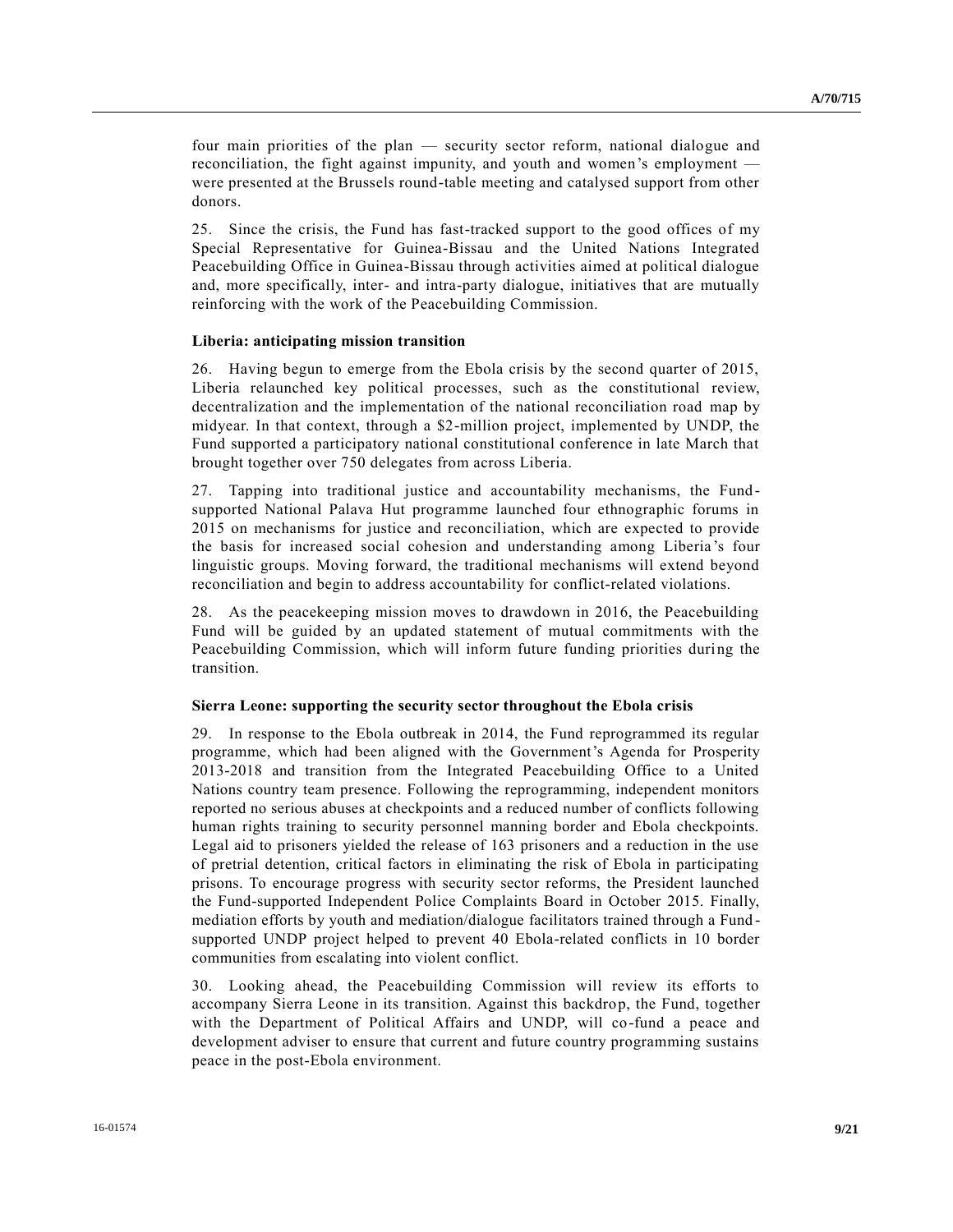# **B. Other recipient countries**

## **Bosnia and Herzegovina: promoting dialogue**

31. The Fund's investment in Bosnia and Herzegovina aimed to reinvigorate dialogue and promote tolerance in an otherwise stalled environment. To date, the project has reached an estimated 29 per cent of the population through two highlevel dialogue platforms, 26 youth forums and training sessions, 40 grass-roots projects and a mass media campaign. Many project components targeted youth, who are particularly marginalized, but who also hold the best hope for sustaining peace in the future. Citizens' interest in participating in funded activities surpassed expectations, and the overall impact of these efforts on citizens' perceptions will be determined though an evaluation in 2016.

## **Colombia: encouraging individual action to promote peace**

32. The "Respira Paz" campaign, jointly funded by Norway and the Peacebuilding Fund, concluded in 2015 amid peace negotiations aimed at ending Colombia 's 50-year conflict. The campaign promoted greater awareness of the negative effec ts of the conflict on all aspects of society and encouraged individual responsibility for promoting peace. The project was implemented by UNICEF and UNDP through a multifaceted approach that included mobile cinema, radio serial dramas and peace related activities in 153 conflict-affected municipalities. There have been early indications that the project has contributed to more favourable public attitudes towards peace, outcomes that will be validated through an independent evaluation in 2016.

#### **Comoros: confidence-building through a common vision**

33. The Fund has been promoting inter-Comorian peace since 2008, through two phases of support aimed at security sector reform, better governance, increased social cohesion and revitalization of the economy. As 2016 presidential elections loom close, Comoros still faces a number of challenges on the political, social and economic fronts.

34. Lack of anticipated financing by donors and capacity gaps have hampered achievement of results of the Fund's programmatic investments, though some important progress was made. Through Fund support, representatives of all security forces and civilians from the three islands agreed to five strategic objectives in the country's first-ever common security sector vision. Fund support also established a network of 850 women mediators and 350 youth leaders, who are working to resolve community disputes and strengthen social cohesion. With further financial support from the Fund, the networks will help create a community-based early warning and violence prevention system during the upcoming electoral period.

## **Democratic Republic of the Congo: creatively leveraging donor support**

35. The political and security situation in the Democratic Republic of the Congo remained fragile throughout 2015, with tensions running high ahead of upcoming national elections. The fraught context has contributed to mixed outcomes for sustaining peace across the country. Despite these challenges, the Fund has pushed innovative financing that so far has mobilized \$12 million from other donors and launched the Stabilization Coherence Trust Fund.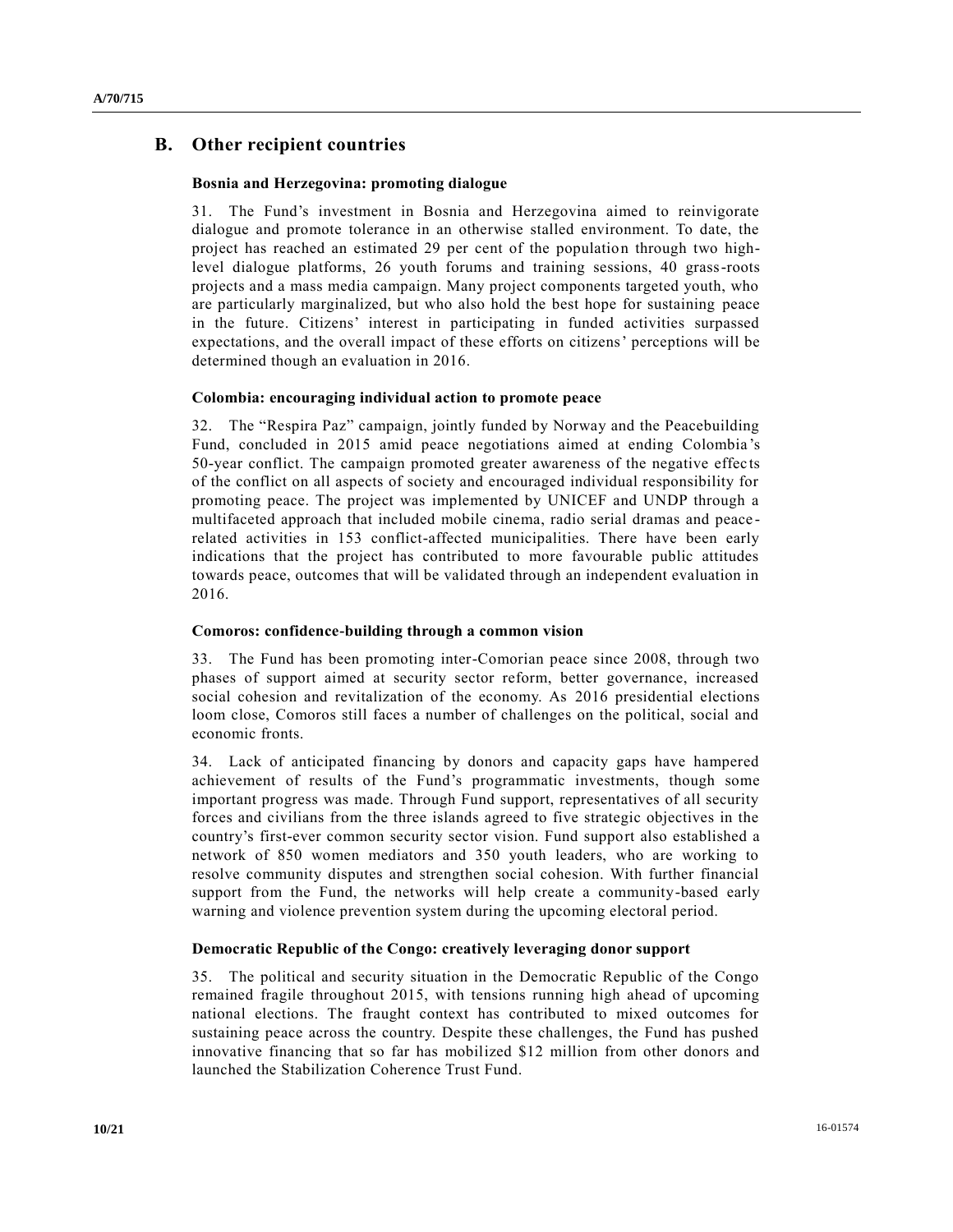36. Following the revision of the International Security and Stabilization Support Strategy, the Government approved provincial stabilization strategies and plans for three eastern provinces. The plans put political dialogue at their centre and favour a holistic area-based approach. Two Fund-supported pilot projects thus far have launched a range of initiatives, including a series of dialogues, in which citizens have discussed conflict dynamics and community priorities in the Mambasa and Kalehe areas, the start of income-generating activities for over 2,000 vulnerable people, the certification of eight mining sites, the support provided to conflict mediation and the rehabilitation of police stations and training of security personnel.

### **Côte d'Ivoire: supporting peaceful elections**

37. In anticipation of elections in October 2015, the Fund approved its second priority plan in Côte d'Ivoire, totalling \$12 million. Activities under the plan have provided crucial support to the good offices of my Special Representative for Côte d'Ivoire to foster dialogue and reduce tensions among political parties, including through dialogue platforms that involved women and youth in the lead-up to the elections. Moreover, the Fund supported the establishment of the country's firstever women and youth situation centre, similar to the centre in Guinea, which played an important role in preventing violence throughout the electoral period. Overall, election-related violence decreased, and results indicated that 21 per cent more women had participated as electors than in 2010. Finally, training of the Ivorian Defence and Security Forces on crowd management contributed to containing outbreaks of violence before, during and after the elections.

38. Beyond elections, the priority plan aims at consolidating peacebuilding gains begun under the Fund's earlier investment by reinforcing State capacity to deliver services and foster social cohesion, economic empowerment and intra-community dialogue. In continuation of the work of the Dialogue, Truth and Reconciliation Commission, the priority plan supported both the National Programme for Social Cohesion and the National Commission for Reconciliation and Compensation of Victims to ensure that all victims are identified and the reparation programme is inclusive and comprehensive.

#### **Guatemala: historic steps against impunity**

39. Since April 2015, headlines in Guatemala have been dominated by the anti-corruption investigation pursued by the public prosecutor in cooperation with the International Commission against Impunity in Guatemala. The investigation led to the unprecedented arrest of senior government officials, including the former President. The resulting political crisis has awakened a social movement demanding structural reforms that have been pending since the 1996 Peace Accords. In this context, the Fund's peacebuilding priority plan, which aimed to strengthen the rule of law and fight impunity, thereby complementing the efforts of the International Commission, came to an end in December 2015.

40. While an independent evaluation is under way, there have been early indications that the Fund's investment significantly contributed to institutional capacity in key areas. Fund-supported efforts against impunity contributed to a historic drop in the impunity rate from 98 per cent in 2008 to 89 per cent in 2015. In addition, data from a Fund-supported information technology platform illustrate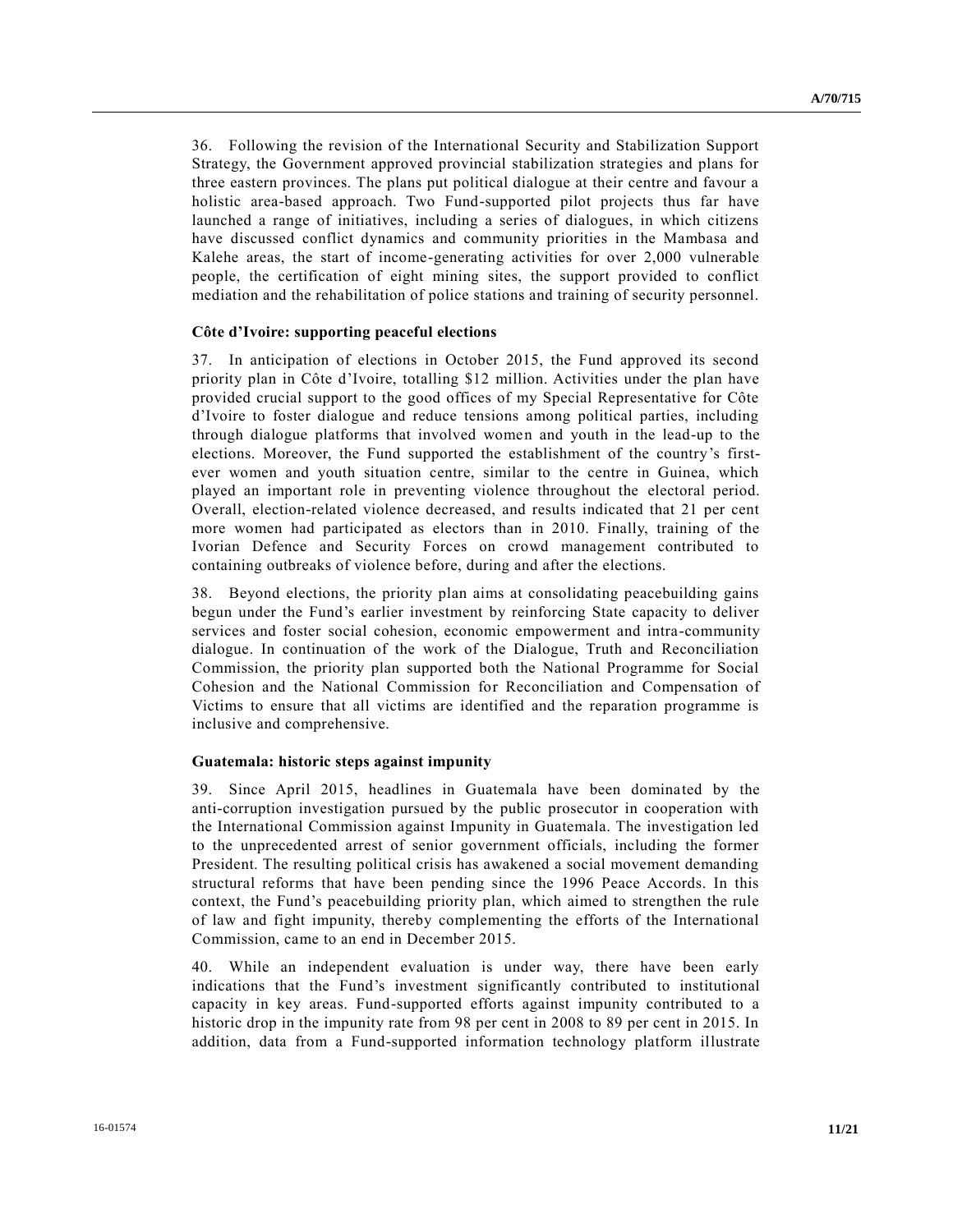improvements in policing: real-time receipt of police records dropped from more than 4 hours in 2013 to 20 minutes by late 2015.

41. With support from the Fund's Gender Promotion Initiative, the Guatemala Women's Forum — the largest and most diverse network in the country — was reactivated, and an agreement with the National Peace Accords Council was signed to strengthen women's role in monitoring future compliance with the Peace Accords.

## **Kyrgyzstan: piloting the Fund's first-ever cross-border project to reduce regional tensions**

42. Kyrgyzstan celebrated reasonably calm and open parliamentary elections in October, passing a significant milestone since election-related violence brought the country to a crisis situation in 2010. In support of Kyrgyzstan's commitment to addressing the underlying tensions of 2010, projects implemented under the peacebuilding priority plan began gaining traction in 2015, including, more specifically, policy reforms aimed at increasing respect for human rights at the central level mirrored by improvements in the capacity of local self-government actors to promote social cohesion and induce citizens' trust.

43. Tensions over scarce resources at the local level, however, continued to plague communities along the Kyrgyzstan-Tajikistan border. The Fund will support confidence-building measures among border communities through its first-ever cross-border initiative, which was approved in early December. The \$3-million project brings together the United Nations, local leaders, civil society and the two national Governments to initiate dialogue between distrustful communities and seek joint solutions to common problems, such as access to water and pasture land.

## **Madagascar: identifying peacebuilding priorities through broad consultation**

44. Madagascar was declared eligible to receive support from the Peacebuilding Fund in January 2015, based on a commitment from the Government to address challenges underpinning the political crises that have recurred since independence in 1960. In December 2015, the Fund approved a peacebuilding priority plan of \$11.5 million to increase trust between citizens and State institutions and extend basic services to Madagascar's long-neglected southern region. The plan was developed through a series of workshops that brought together stakeholders from Government, the United Nations country team, civil society and donors for a constructive debate on peacebuilding gaps, challenges and priorities. Fund support will focus on three main areas: strengthening the rule of law and good governance, with particular attention on reducing corruption; contributing to security sector reform; and providing holistic support for the stabilization of southern Madagascar.

#### **Mali: jumpstarting peacebuilding in post-agreement Mali**

45. Amid persistent tensions and fighting in the north, a new chance for peace emerged in mid-2015, with the signing of the Agreement on Peace and Reconciliation in Mali emanating from the Algiers process. Building on the momentum sparked by the agreement, the Fund contributed crucial funding support to high-risk interventions in the north of the country, where other partners were unable, or hesitant, to intervene.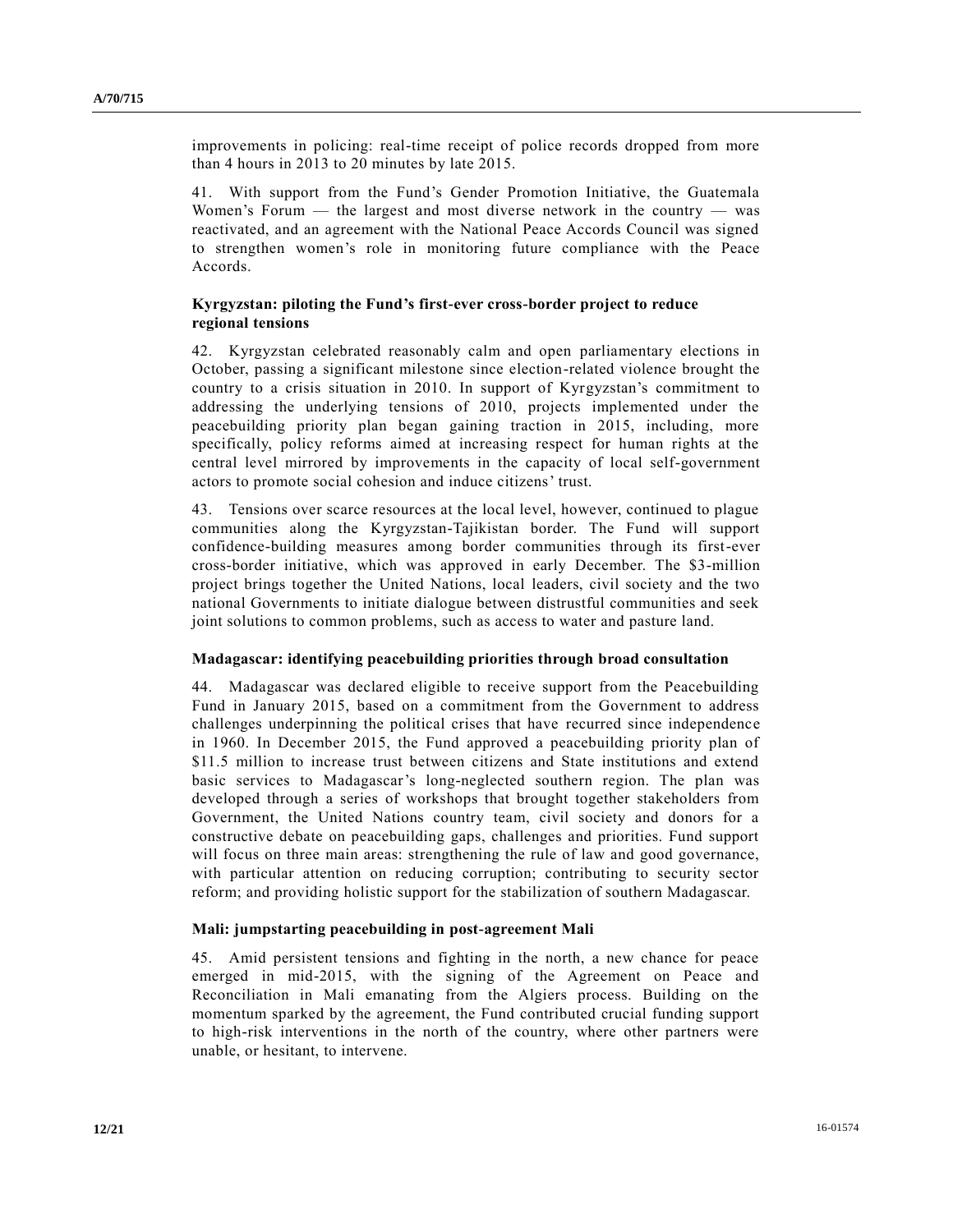46. Prior to June, a Fund-backed cantonment project provided catalytic incentive for combatants to sign the peace agreement. After some delay, the project was extended to support cantonment in three sites in the Gao and Timbuktu areas through the mobilization of additional resources from the Multidimensional Integrated Stabilization Mission in Mali, and from Canada and the United Kingdom of Great Britain and Northern Ireland.

47. An earlier Fund allocation of \$11 million, which reinforced coherence and integration between the Mission and the United Nations country team, aimed at delivering peace dividends through access to basic services and employment opportunities in the conflict-affected regions of Gao and Timbuktu. Despite a slow start, significant progress was made in 2015: approximately 4,500 children, including 1,717 girls, returned to school, and about 100 youth and women benefited from income-generation activities. A joint Office of the United Nations High Commissioner for Refugees (UNHCR)-IOM project provided 16 boreholes to 16,500 people, which reduced competition over access to scare water resources. An innovative community-based monitoring mechanism, begun in late 2015, will provide evidence of whether the progress translates into sustainable peacebuilding gains.

## **Myanmar: addressing communal tensions and preventing the recruitment of child soldiers**

48. Myanmar achieved a number of milestones in 2015, including the signing of the Nationwide Ceasefire Agreement in October and the conduct of historic elections in November. On the basis of those promising developments, the Fund approved a \$1.5-million project to end child recruitment into the armed forces and groups, as the extension of an earlier project. The Fund also allocated \$2.5 million to help establish the Centre for Diversity and National Harmony, which aims to alleviate intercommunal tensions, especially in Rakhine, through the promotion of inter-faith dialogue, social research and early warning mechanisms.

## **Nepal: continued support to sustain political transition**

49. Nepal's peace process was tested in 2015 year by political unrest over the new Constitution and the catastrophic earthquakes in April and May that affected 5.4 million people and killed 8,900 inhabitants. In the lead-up to the new Constitution, Fund investments provided for several key policy and legislative initiatives intended to address lingering drivers of conflict and inform the Constitution drafting process. More specifically, a \$1.2-million project by IOM, the United Nations Human Settlements Programme and UNDP encouraged inter-party dialogue and consensus-building on contentious land issues. A \$2.2-million project implemented by UNDP and UN-Women contributed to the formation of an umbrella organization of conflict victims now taking the lead in representing victims' issues vis-à-vis the Government, while a United Nations Educational, Scientific and Cultural Organization initiative contributed to progressing freedom of speech protections for journalists and civil society.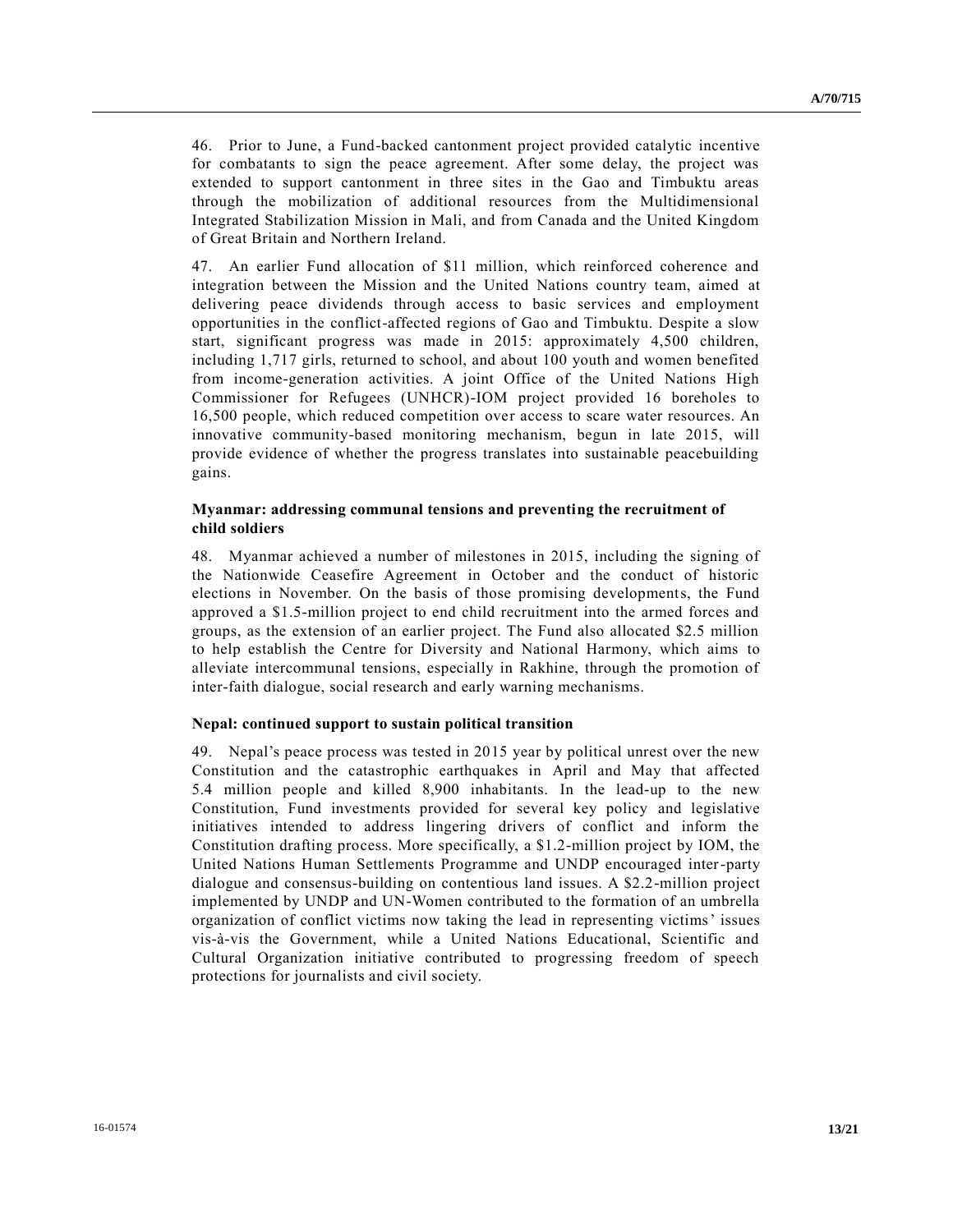### **Niger: supporting youth and women in conflict-prone areas**

50. The Niger faced increasing humanitarian and security challenges in 2015, exacerbated by instability and the spread of violence across West Africa and the Sahel. The Niger stepped up security measures in response to those pressures, declared a state of emergency in the Diffa region and participated in the Multinational Joint Task Force. The security response, however, limited the Government's ability to invest in socioeconomic development and address youth unemployment. Concerns remained that economic marginalization and feelings of exclusion among the Niger's youth (67 per cent of the population) risked increasing the appeal of violent extremism and politically motivated violence in the current electoral context.

51. To support government efforts to stem the spread of violence across the country the Fund allocated \$10 million in August 2015 towards a peacebuilding priority plan, which focused mainly on delivering peace dividends to marginalized populations. Developed in a participatory fashion, the plan covers four areas: socioeconomic opportunities for vulnerable youth; support to national dialogue; conflict prevention around natural resources; and reinforcement of security in the border regions. Projects implemented in collaboration with UNOWA, including support for a conducive environment for upcoming elections, are expected to start in early 2016.

52. The plan follows an earlier \$3-million project aimed at youth that was completed in 2015. An independent evaluation found that the project led to the employment of 1,554 youth and women and the establishment of 800 small businesses. These positive individual outcomes have also led to a reduction of violence and illicit activities in targeted municipalities.

## **Papua New Guinea: advancing agreement and improving dialogue**

53. Parliamentary and presidential elections, successfully and peacefully held in May in the Autonomous Region of Bougainville in Papua New Guinea, saw the re-election of the President and the historic election of a woman candidate in an open seat, a first in Bougainville history. Strengthening relations and dialogue between the Government of Papua New Guinea and the new Bougainville Government will continue to be important as they work to find common ground on a number of key issues, such as financial arrangements between the two Governments, undertaking a second joint review of Bougainville's autonomy arrangements, in 2016, and the preparations for the future referendum on the status of Bougainville.

54. Backing more frequent and open dialogue between the two Governments, a \$2.5-million project implemented by UNDP helped to forge agreement between three fourths of dissenting armed factions and the Government of Bougainville. The project also supported the Bougainville Parliament, and the bipartisan Referendum Committee held its first-ever meeting. At the local level, Fund-supported projects launched a series of community conversations in south Bougainville to address trauma and provide referral for much-needed counselling services, as well as in central Bougainville to strengthen youth leadership and civic engagement to promote social cohesion.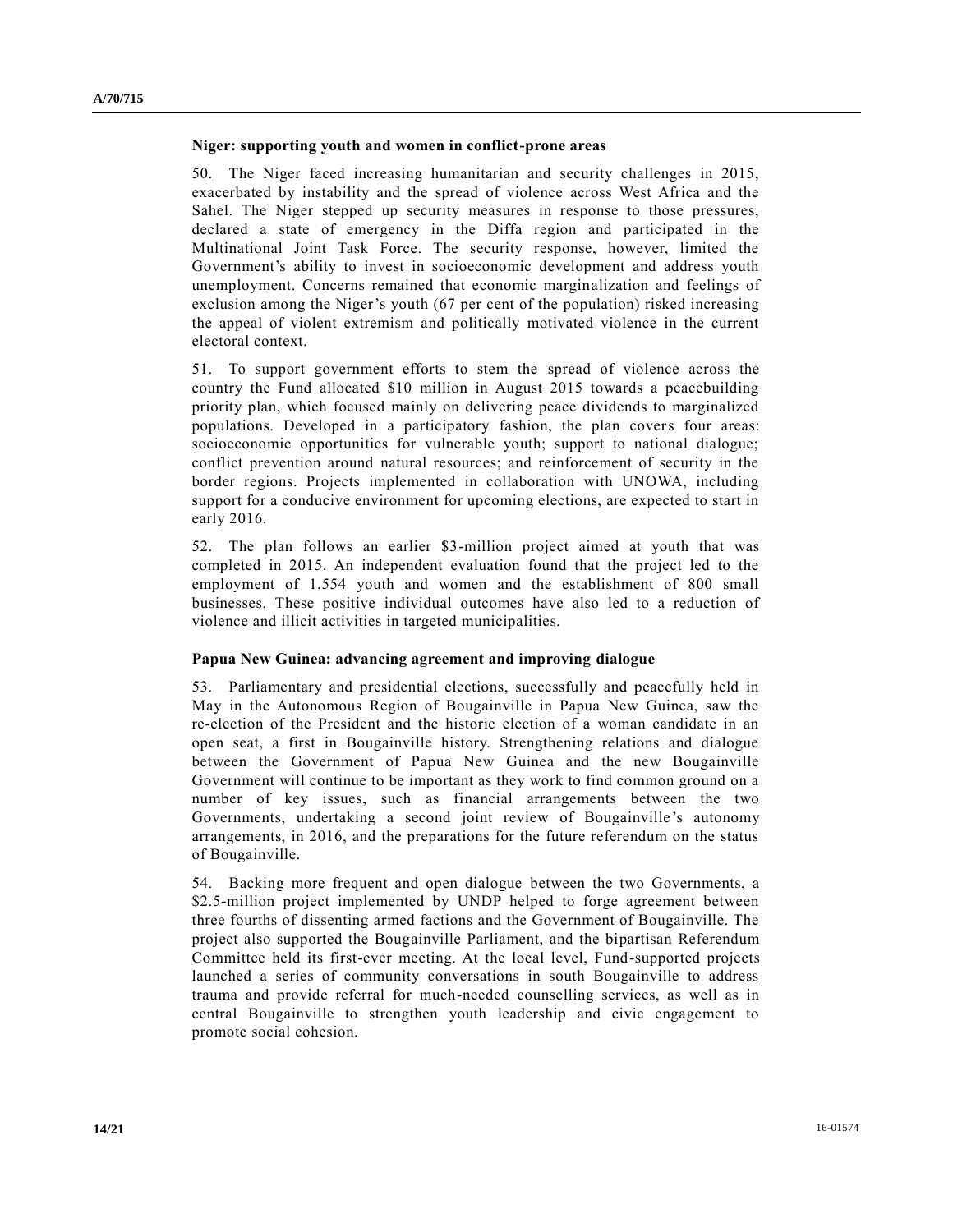## **Philippines: troubled implementation of the Comprehensive Agreement on the Bangsamoro**

55. In January 2015, clashes between the national police, the Moro Islamic Liberation Front and the Bangsamoro Islamic Freedom Fighters in central Mindanao led to a temporary suspension of congressional hearings on the Bangsamoro Basic Law. The clashes occurred just as a Fund-supported project, which was designed to promote broad acceptance of the Comprehensive Agreement on the Bangsamoro through political engagement at the national and regional levels and to provide peace dividends to at-risk areas, was getting under way. Throughout 2015, the project aimed at facilitating political dialogue and advocacy on the Basic Law and launching initiatives intended to secure the constitutionality and legality of the peace agreement. Despite those efforts, passage of the Basic Law by the Congress and Senate has continued to be delayed owing to lack of a quorum and the weakening of political and public support for the Law.

## **Somalia: promoting donor cohesion and national leadership**

56. Under the leadership of the United Nations Assistance Mission in Somalia (UNSOM), and in partnership with the Department of Political Affairs, the Fund continued to support priorities outlined in the New Deal Compact through a \$12-million package of projects approved in 2015. In response to the President's request to support the Federal Government's stabilization strategy in newly recovered territories, the Fund allocated \$4.2 million to the Mission and UNDP to support the extension of State authority in newly recovered areas in the South Central region. Through that work, caretaker administrations have been established in five centres, with 15 more planned by the end of 2016. An additional \$7.8 million approved later in 2015 supports Compact priorities that were jointly endorsed by the Somalia Development and Reconstruction Facility Steering Committee, which identified the following priorities: stabilization in newly recovered areas; rule of law, justice and corrections; State formation and reconciliation dialogues; risk management for the Facility; and a pilot effort to rehabilitate, and eventually release, Al-Shabaab inmates in Baidoa prison.

57. In 2016, the Fund will partner with the World Bank to go beyond coordination of efforts through pooled funding mechanisms to channel funds directly through Government financial systems.

#### **South Sudan: promoting system-wide cohesion through re-engagement**

58. While Fund investments have been largely on hold since South Sudan relapsed into conflict in late 2013, the Peacebuilding Support Office authorized the extension of its peacebuilding priority plan until the end of 2016 in order to provide the opportunity for existing projects to achieve results. This move comes after the signing of the Agreement on the Resolution of the Conflict in the Republic of South Sudan in August 2015, which signalled greater potential for effective engagement. Since then, the Fund has been working with the United Nations Mission in the Republic of South Sudan and the United Nations country team to provide early support for the implementation of the 2015 peace agreement through a coordinated, cohesive approach.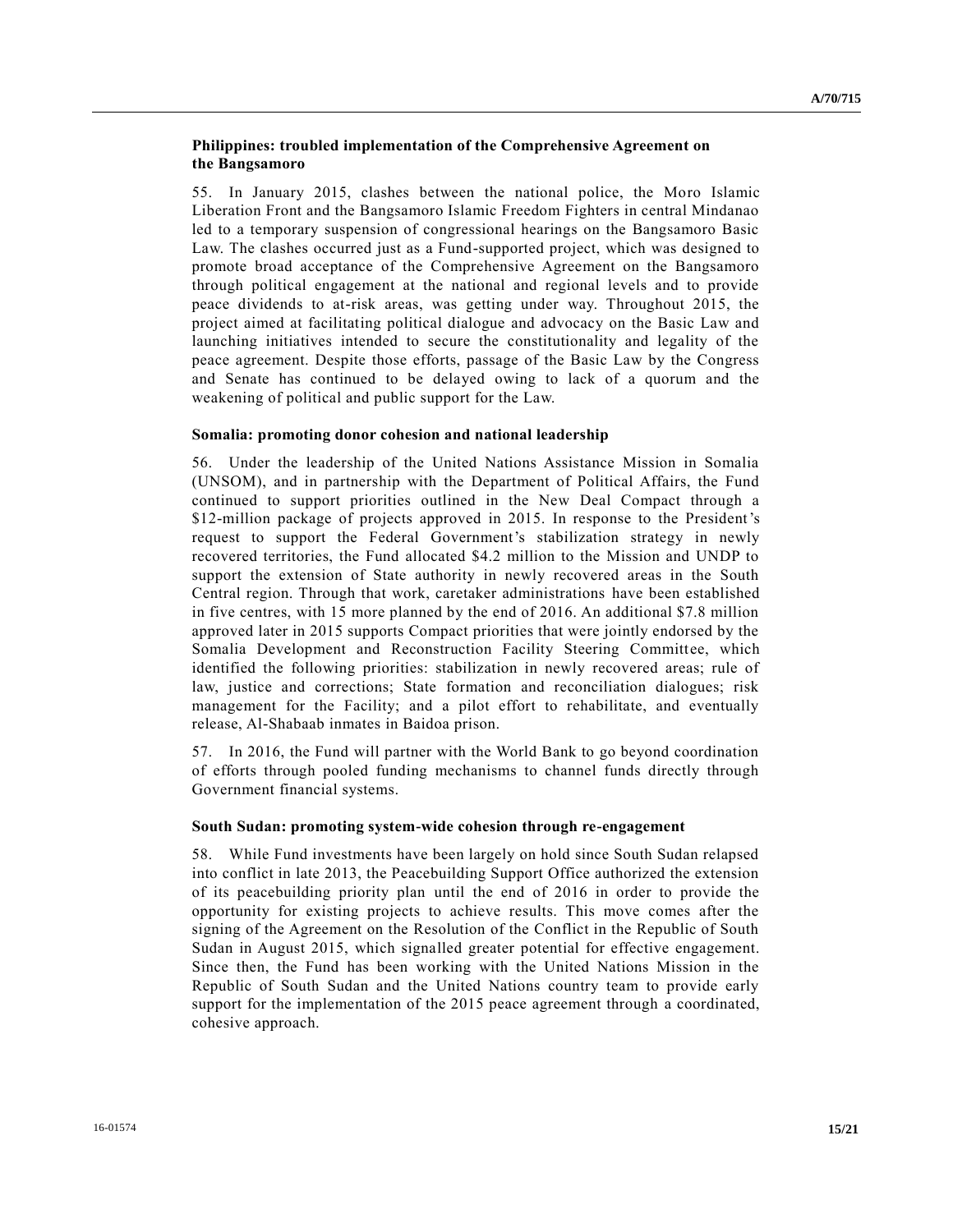## **Sri Lanka: reconciliation through sustainable return and accountability for the past**

59. The Secretary-General declared Sri Lanka eligible for support from the Peacebuilding Fund in November 2015. Fund support will align with nationally identified priorities, including national unity and reconciliation, and Human Rights Council resolution 30/1 on promoting reconciliation, accountability and human rights in Sri Lanka. The Fund will back the efforts of my Special Rapporteur on the promotion of truth, justice, reparation and guarantees of non-recurrence to assist Sri Lanka to address outstanding legacies of past violations through an inclusive national consultation process. Starting early in 2016, the Fund will underwrite a peacebuilding context assessment to inform the development of a peacebuilding priority plan.

60. Prior to the declaration of eligibility, the Office of the Resident Coordinator, the country team, the Department of Political Affairs and the Fund adopted a concept note to support the new Government's 100-day programme. Based on the concept note, the Fund allocated \$1.2 million to UNHCR and UNICEF to assist Government-led resettlement of displaced persons — a long-standing core grievance since the end of the conflict in 2009. Two more projects: one to support national consultations and the strategy to design credible and effective transitional justice mechanisms, led by OHCHR; the other to support capacity-building for reconciliation mechanisms, led by UNDP, will be launched in early 2016.

## **Yemen: support for mediation and human rights monitoring amidst deteriorating conditions**

61. The outbreak of full-scale war in late March 2015 prompted the Fund to suspend most of its investments in Yemen by April. The Fund authorized continued implementation, however, of projects related to human rights monitoring, the development of modules for conflict-sensitive programming and limited capacitybuilding of local non-governmental organizations on conflict-sensitive programming. The Fund also authorized the continuation of support for the mediation efforts of my Special Envoy for Yemen, which has enabled the United Nations-led negotiation team to provide technical support and mediation to inform a pathway back to a political process. Looking forward to 2016, the Fund will continue to support mediation efforts in the hope of reaching a political solution to this devastating conflict.

# **IV. Project performance in 2015**

62. Performance assessment in 2015 was based on a review of all projects that were active for more than three months —  $109$  projects<sup>1</sup> — representing an increase of 30 per cent over 2014. Scores were obtained through a consultative process, which included periodic reports of project implementers, reports of the Joint Steering Committee, evaluation and mission reports, as well as information from Fund staff and United Nations partners. Projects deemed off track to deliver expected outputs received a score of "1", those that were on track to deliver outputs were rated "2", and

**\_\_\_\_\_\_\_\_\_\_\_\_\_\_\_\_\_\_**

<sup>&</sup>lt;sup>1</sup> The review excluded projects in Libya, South Sudan and Yemen owing to rampant insecurity in those countries.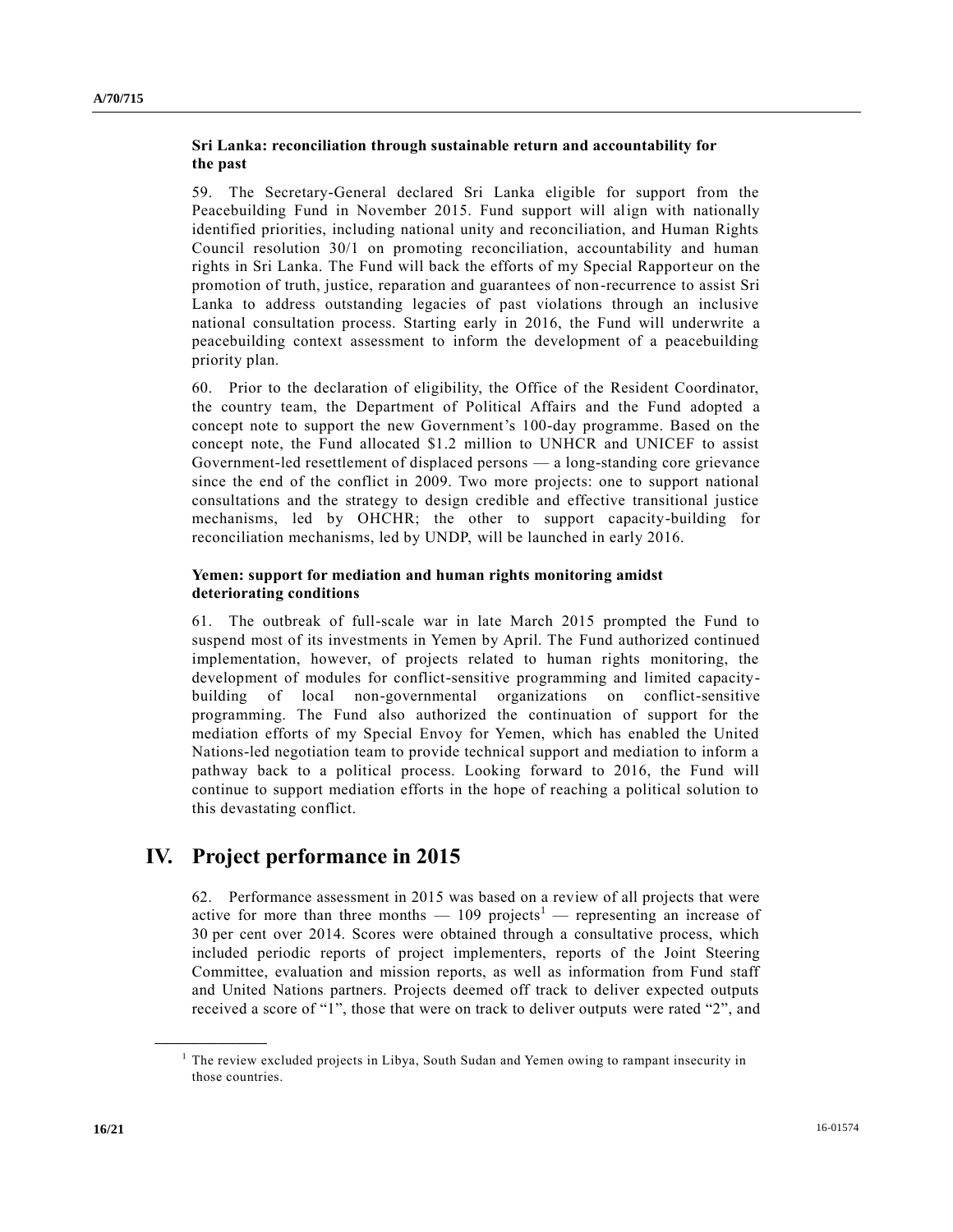those that were on track and generated additional evidence of contributing to peacebuilding outcomes — a much higher bar — received a score of "3".





63. At the end of 2015, 81.7 per cent of projects in the Fund's portfolio were on track to deliver expected outputs, which is slightly higher than the 78.6 per cent in 2014. This is a remarkable achievement, given that the midyear review of the Fund's portfolio indicated weaker results, with only 71.6 per cent of projects on track as a result of the continued impact of Ebola in West Africa and renewed political and security crises in several of the Fund's active recipient countries. The turnaround can be attributed, in part, to enhanced monitoring and proactive engagement by Fund staff, which allowed for reprogramming of Fund-supported initiatives to adapt to changing contexts. Looking ahead to 2016, the Fund will formalize those enhanced monitoring procedures to more systematically support "off track" projects to get them back on track.

*Source*: Peacebuilding Support Office project assessments, periodic reports and independent country evaluations, December 2015.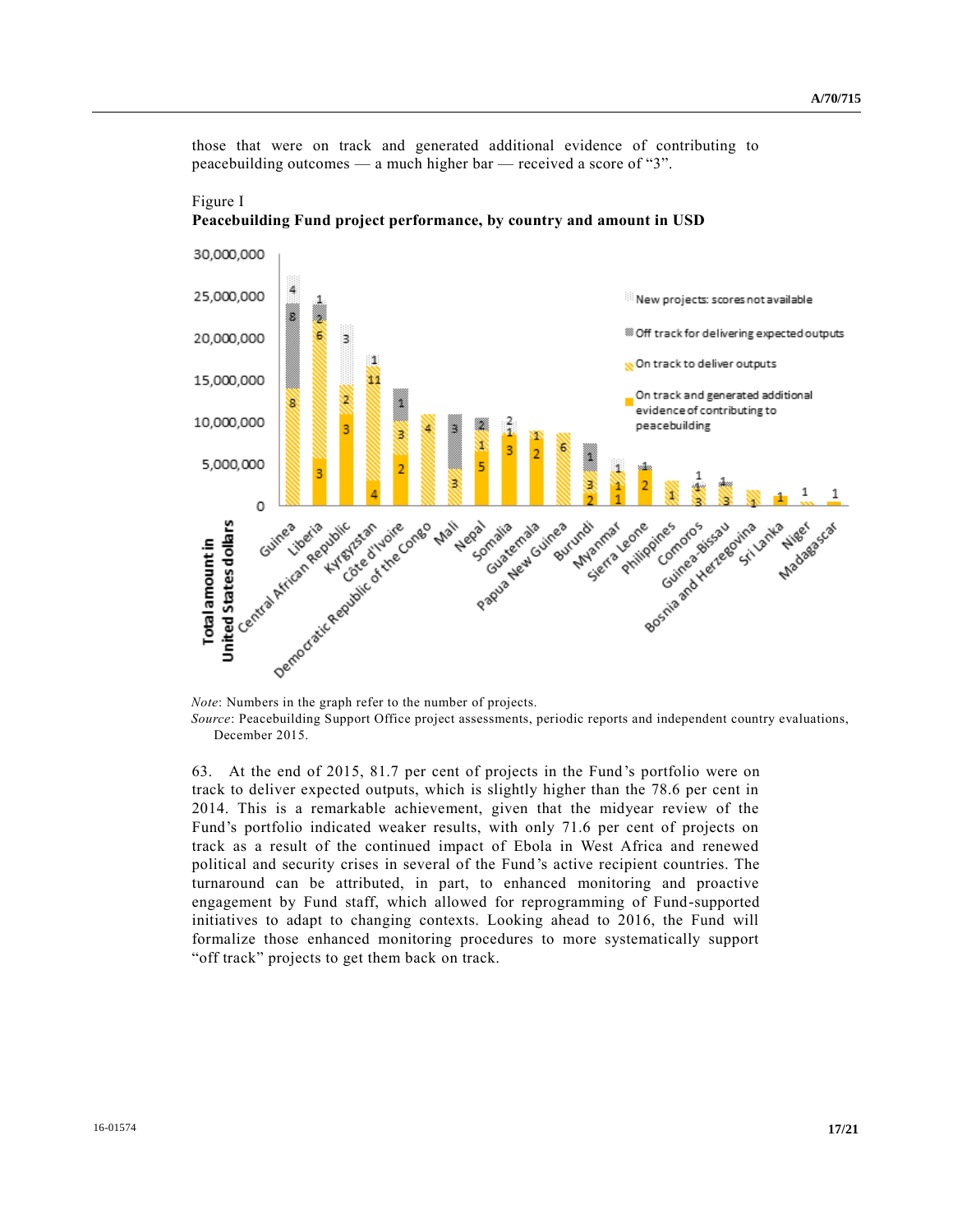# Table 2

# **Trend analysis of the Peacebuilding Fund's global performance, 2013-2015**

| Peacebuilding Fund priority areas                 | Total number of<br>projects | On track to deliver agreed<br>project outputs<br>(percentage) | On track with supplemental<br>evidence of significant<br>contribution to<br>peacebuilding outcomes<br>(percentage) |
|---------------------------------------------------|-----------------------------|---------------------------------------------------------------|--------------------------------------------------------------------------------------------------------------------|
| Priority area 1                                   |                             |                                                               |                                                                                                                    |
| 1.1 Security sector reform                        | 9                           | 55.6                                                          | 0.0                                                                                                                |
| 1.2 Rule of law                                   | 16                          | 93.8                                                          | 31.3                                                                                                               |
| 1.3 Disarmament, demobilization and reintegration | 2                           | 100.0                                                         | 50.0                                                                                                               |
| 1.4 Political dialogue                            | 12                          | 83.3                                                          | 25.0                                                                                                               |
| <b>Total, 2015</b>                                | 39                          | 82.1                                                          | 23.1                                                                                                               |
| <b>Total, 2014</b>                                | 25                          | 84.1                                                          | 18.7                                                                                                               |
| Baseline, 2013                                    | 21                          | 85.7                                                          | 38.1                                                                                                               |
| Priority area 2                                   |                             |                                                               |                                                                                                                    |
| 2.1 Reconciliation                                | 23                          | 82.6                                                          | 39.1                                                                                                               |
| 2.2 Democratic governance                         | 8                           | 62.5                                                          | 12.5                                                                                                               |
| 2.3 Conflict prevention/management                | 8                           | 62.5                                                          | 25.0                                                                                                               |
| <b>Total, 2015</b>                                | 39                          | 74.4                                                          | 30.8                                                                                                               |
| <b>Total, 2014</b>                                | 39                          | 77.5                                                          | 38.7                                                                                                               |
| Baseline, 2013                                    | 28                          | 82.1                                                          | 32.1                                                                                                               |
| Priority area 3                                   |                             |                                                               |                                                                                                                    |
| 3.1 Employment                                    | 4                           | 100.0                                                         | 0.0                                                                                                                |
| 3.2 Equitable access to social services           | 5                           | 80.0                                                          | 0.0                                                                                                                |
| <b>Total, 2015</b>                                | $\boldsymbol{9}$            | 88.9                                                          | 0.0                                                                                                                |
| <b>Total, 2014</b>                                | 11                          | 64.7                                                          | 0.0                                                                                                                |
| Baseline, 2013                                    | 10                          | 70.0                                                          | 40.0                                                                                                               |
| Priority area 4                                   |                             |                                                               |                                                                                                                    |
| 4.1 State capacities                              | 6                           | 100.0                                                         | 50.0                                                                                                               |
| 4.2 Extension of State authority                  | 3                           | 100.0                                                         | 33.3                                                                                                               |
| 4.3 Governance of peacebuilding resources         | 13                          | 84.6                                                          | 30.8                                                                                                               |
| <b>Total, 2015</b>                                | $\bf{22}$                   | 90.9                                                          | 36.4                                                                                                               |
| <b>Total, 2014</b>                                | $\boldsymbol{9}$            | 89.9                                                          | 18.1                                                                                                               |
| Baseline, 2013                                    | $\boldsymbol{9}$            | 66.6                                                          | 33.3                                                                                                               |
| Overall total, 2015                               | 109                         | 81.7                                                          | 26.6                                                                                                               |

*Source*: Scores based on Peacebuilding Support Office project assessments, periodic reports and independent country evaluations, December 2015.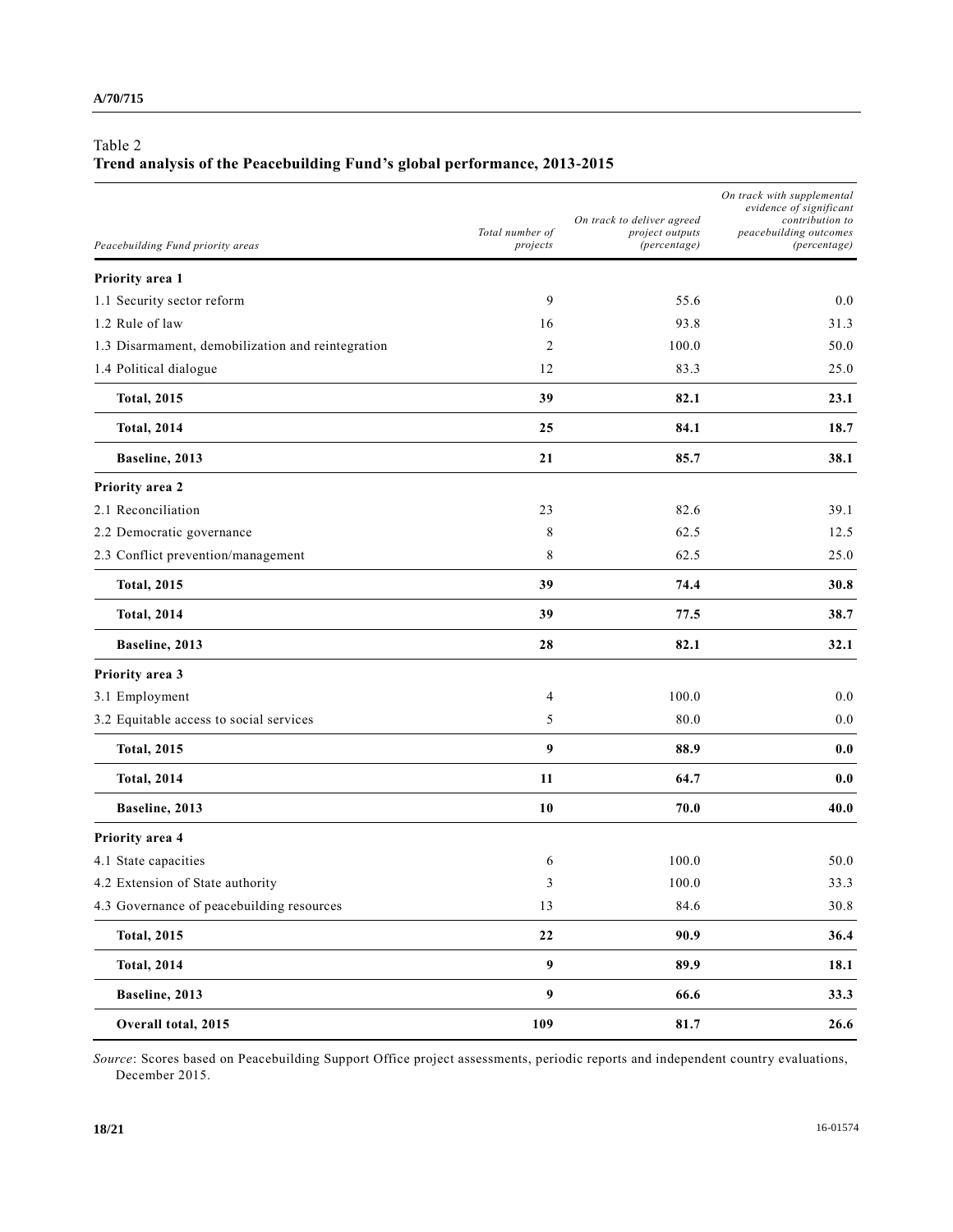64. Projects providing peace dividends through employment and support to key service delivery in marginalized or conflict-affected areas showed improvement over past years. Demonstrating clear evidence of peacebuilding outcomes in this area, however, remains a challenge. To better understand the link with peacebuilding, the Peacebuilding Support Office, together with the World Bank, UNDP and ILO, launched a review in 2015 to provide evidence-based guidance for improved programming in this area. The review will be moved forward through the implementation and rigorous evaluation of projects based on its recommendations, with a view to achieving better programming so that peace dividends can realize their potential in offering hope to populations affected by crises.

65. As outlined in its terms of reference, the Fund's investments are intended to leverage other financial support and unblock political processes. In 2015, 54 per cent of the Fund's projects were catalytic in at least one of those directions, with just over 18 per cent of projects producing both. In northern Mali, for example, the Fund's steadfast commitment to a cantonment project in the face of significant challenges enabled the early implementation of critical provisions of the new peace agreement and provided incentive for bilateral donors to commit additional funds.

66. The Fund pays particular attention to environments and projects that are considered as innovative or high risk. Such projects typically take advantage of political windows of opportunity and aim to make an early difference before other sources of funding become available. According to the Fund's risk marker, in 2015, nearly 70 per cent of projects in the Fund's portfolio were either medium or high risk, with 22 per cent in the higher category. Among projects in the highest-risk category are innovative initiatives in the Central African Republic, the Democratic Republic of the Congo, Liberia, Mali and Somalia.

# **V. Peacebuilding Fund oversight and management**

# **A. Advisory Group**

67. On 2 February 2015, I appointed 10 members to the fourth Peacebuilding Fund Advisory Group, following the end of the extended term of the third Advisory Group on 31 October 2014. At its first meeting in April 2015, the Group exchanged views with the Chair of the Advisory Group of Experts on the Review of the Peacebuilding Architecture in 2015, reviewed the Fund's work in Guinea-Bissau and peacebuilding financing, and, with UNDP and the Department of Peacekeeping Operations, discussed the extension of State authority in Fund-recipient countries.

68. The Group's second meeting, hosted by the World Bank's fragility, conflict and violence network, was held in Washington, D.C., in October 2015, with the aim of strengthening cooperation between the Bank and the Peacebuilding Support Office. The Group discussed recommendations from the 2015 review of the peacebuilding architecture, opportunities for collaboration with the Bank on analysis, planning, monitoring and evaluation, in general, and on Bank-Fund collaboration in the Central African Republic, in particular.

69. The Advisory Group also expressed concern over the Fund's projected income, which is expected to fall well short of its \$100-million target, and underscored the need for predictable funding at levels that match increasing demands.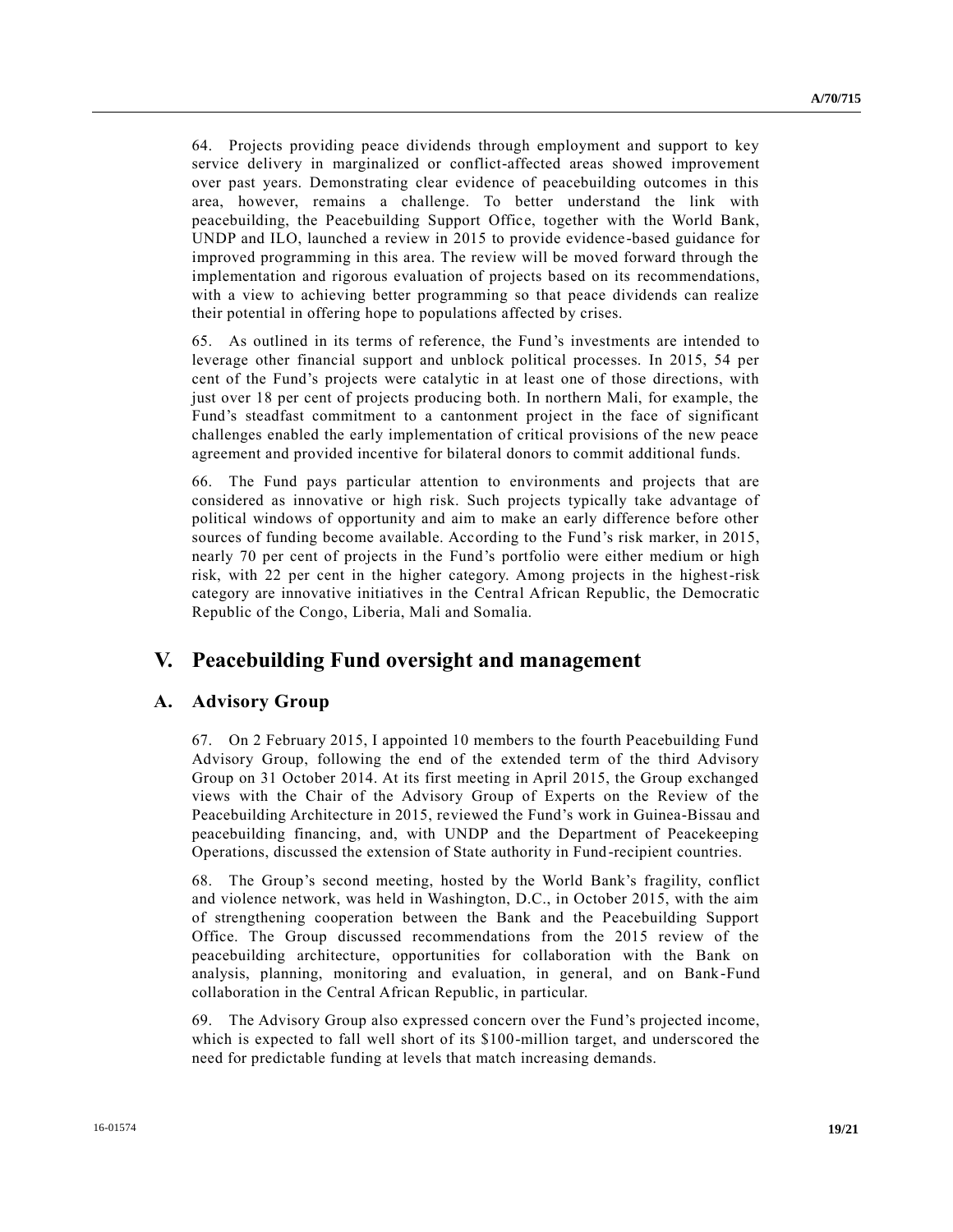# **B. Budget and personnel**

70. The budget for managing the Peacebuilding Fund is derived from 3 per cent of donor contributions. The 2015 cost plan was \$2,838,297, approximately 1.4 per cent lower than in 2014, most of which was allocated to direct staff costs (58 per cent) covering 12 permanent and temporary posts, including nine Fund staff, rent (9 per cent) and travel of Fund staff and the Advisory Group (8 per cent). Contributions in 2014 amounted to \$78.3 million and yielded \$2.4 million in income for 2015. To maximize its income, most travel was undertaken voluntarily in economy class, and the Fund benefitted from three Programme Associates financed by Japan and Switzerland and co-financed by Australia. Only 9 of the 12 posts were therefore fully financed from the Fund's overhead. Final expenses for 2015 are estimated to be \$2.1 million.

71. The Fund's projected cost plan will fall to \$2.5 million in 2016, a reduction directly tied to expected income levels. Despite funding limitations, the Fund will continue quality programming through its technical support project, leveraging partnerships with the African Centre for the Constructive Resolution of Disputes, Interpeace and the PeaceNexus Foundation, seeking secondments from United Nations organizations and seeking financial support for Programme Associates. In addition, the Office will redouble its resource mobilization efforts, capitalizing on the Fund's achievements and the positive assessment from the 2015 review of the peacebuilding architecture.

# **C. Peacebuilding Fund global workshop**

72. The Fund and the African Centre for the Constructive Resolution of Disputes co-hosted their third global workshop in November 2015, which was generously funded again by the Government of Finland. The workshop brought 45 colleagues, including participants from United Nations agencies, fund secretariats, Governments and civil society, from 14 countries to Durban, South Africa, for five days of discussion and training on monitoring and reporting on peacebuilding programmes.

# **D. Enhanced monitoring and evaluation**

73. Acting on recommendations from the 2015 review of the peacebuilding architecture, in partnership with the PeaceNexus Foundation, the Fund's monitoring and evaluation team launched two initiatives in 2015 to build the capacity of country-based partners to design, monitor and evaluate peacebuilding programming. One set of guidance will enable the Fund to roll out community-based monitoring in 2016, thereby providing a voice to grass-roots stakeholders within the Fund's in-country governance mechanisms. The Fund also supported perception surveys in Kyrgyzstan and Mali, ensuring that citizens' trust, tolerance and other dispositions central to advancing peace are measured on an ongoing basis.

74. The new evaluation strategy that the Fund began implementing in 2015 promotes frequent opportunities for analysis and adjustment to facilitate improved adaptation to dynamic peacebuilding contexts. The Fund's monitoring and evaluation team acquired two new specialists in 2015, one to support country